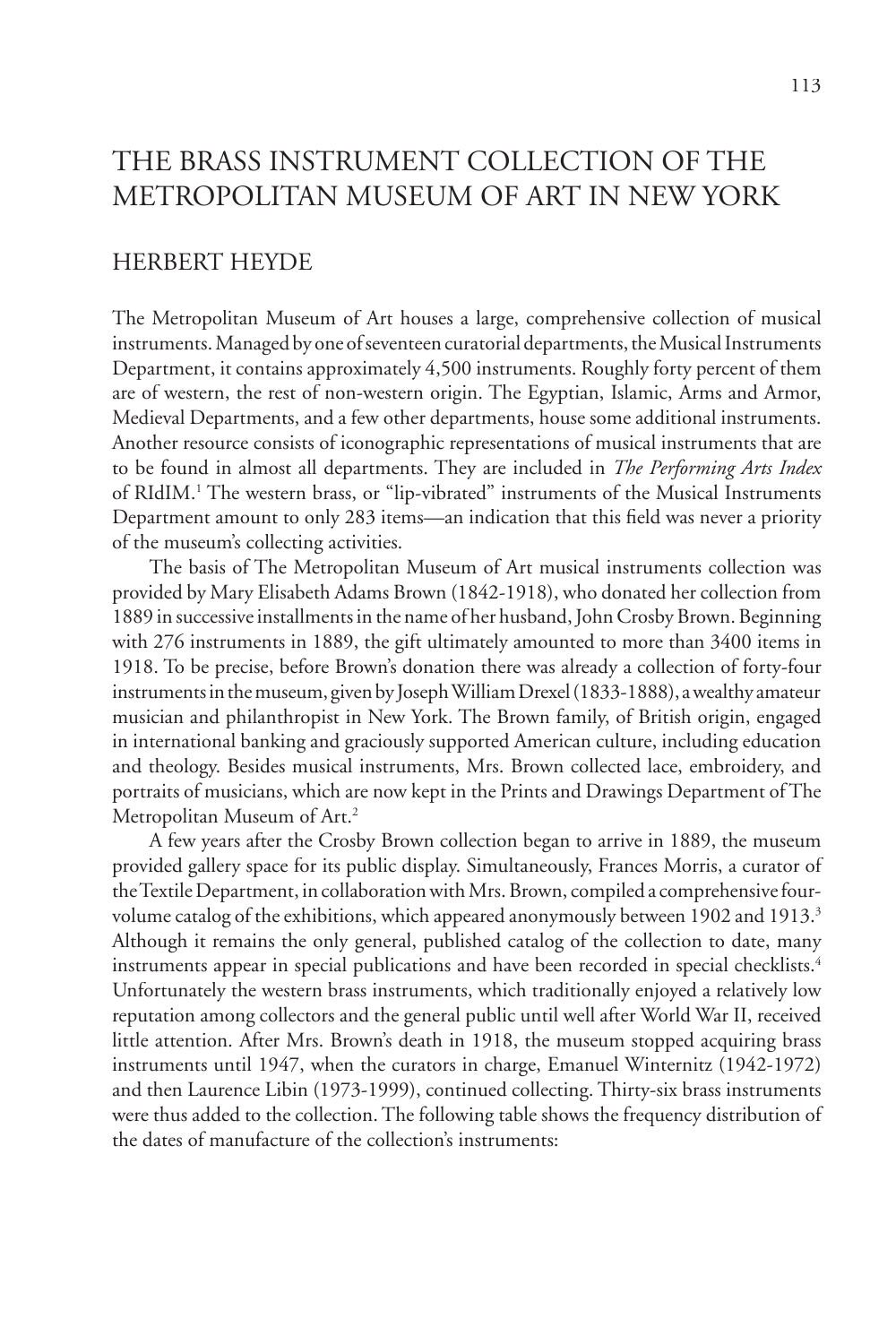| Trequency distribution of dates of manufacture |           |           |           |           |     |  |  |
|------------------------------------------------|-----------|-----------|-----------|-----------|-----|--|--|
| before 1765                                    | 1765-1810 | 1811-1860 | 1861-1910 | 1911-1980 | Sum |  |  |
| 23                                             |           | 67        | 173       |           | 283 |  |  |

**Table I** Frequency distribution of dates of manufacture

 Mrs. Brown's goal was to establish a universal assortment of sound-producing instruments of all cultures, east and west, and of all times. The statistics show that she collected many brass instruments which had just gone out of style, and even ones that were still in use and, as it happens, unsigned. The brass-instrument collection has a high percentage of anonymous instruments. For example, among the ninety-three valve instruments, fortythree percent are unsigned. Quite a few of them are band instruments that were ordered by American dealers from European makers without the maker's name on them. Mrs. Brown procured replicas to fill gaps in the collection that could not be closed by original instruments. Nevertheless, leaving the replicas and mass produced instruments of the nineteenth century aside, we find quite a few interesting, fine, and rare pieces in the collection. We will focus on these pieces in the following sections.

#### **1. Simple natural horns**

In this group the most noteworthy items are a number of falconer's horns of the seventeenth and eighteenth centuries, five oliphants, and two crescent-shaped wooden hunting horns of the seventeenth century. Hunting cornettos or falconer's horns are straight, approximately a foot long, and made from animal horn, or even ivory (89.4.1645; see Figure 1). They were used by the hunter to call back the falcon, and thus were requisites of the hunt as an aristocratic privilege. Most of the collection's fourteen items are handsomely turned and embellished with metal mounts. Except for one—89.4.1146, which bears the maker's or a hunter's initials, "CW"—all of them are unsigned and have integral, turned mouthpieces, similar to those of cornettos. The instruments came from European castles (Figure 2).

 Three of the aforementioned oliphants come from workshops in south Italy and were made by Muslim craftsmen in the eleventh or twelfth century. Their workshops produced these emblems of high birth and wealth, used more ceremonially than as real hunting horns, for export throughout Europe. The finest of these three horns, housed in the Islamic Department (04.3.177), is covered with carvings of animals encompassed by circles and as such similar to an oliphant of the Musée de Cluny in Paris. The other two items, kept in the Medieval Art and Arms and Armor Departments, are smaller and considerably less well preserved (17.190.218; 04.3.178). Much later but nevertheless beautifully decorated are two ivory horns in the Musical Instruments Department. One was made from the tip of an elephant's tusk, probably in France, about 1700 (89.4.1485; Figure 3). The other oliphant is a conspicuously large showpiece, made of three sections and entirely carved with hunting scenes in the style of Johann Elias Riedinger (1698-1767). This oliphant (07.103) resembles in motives, style, and workmanship one in the museum of the Univer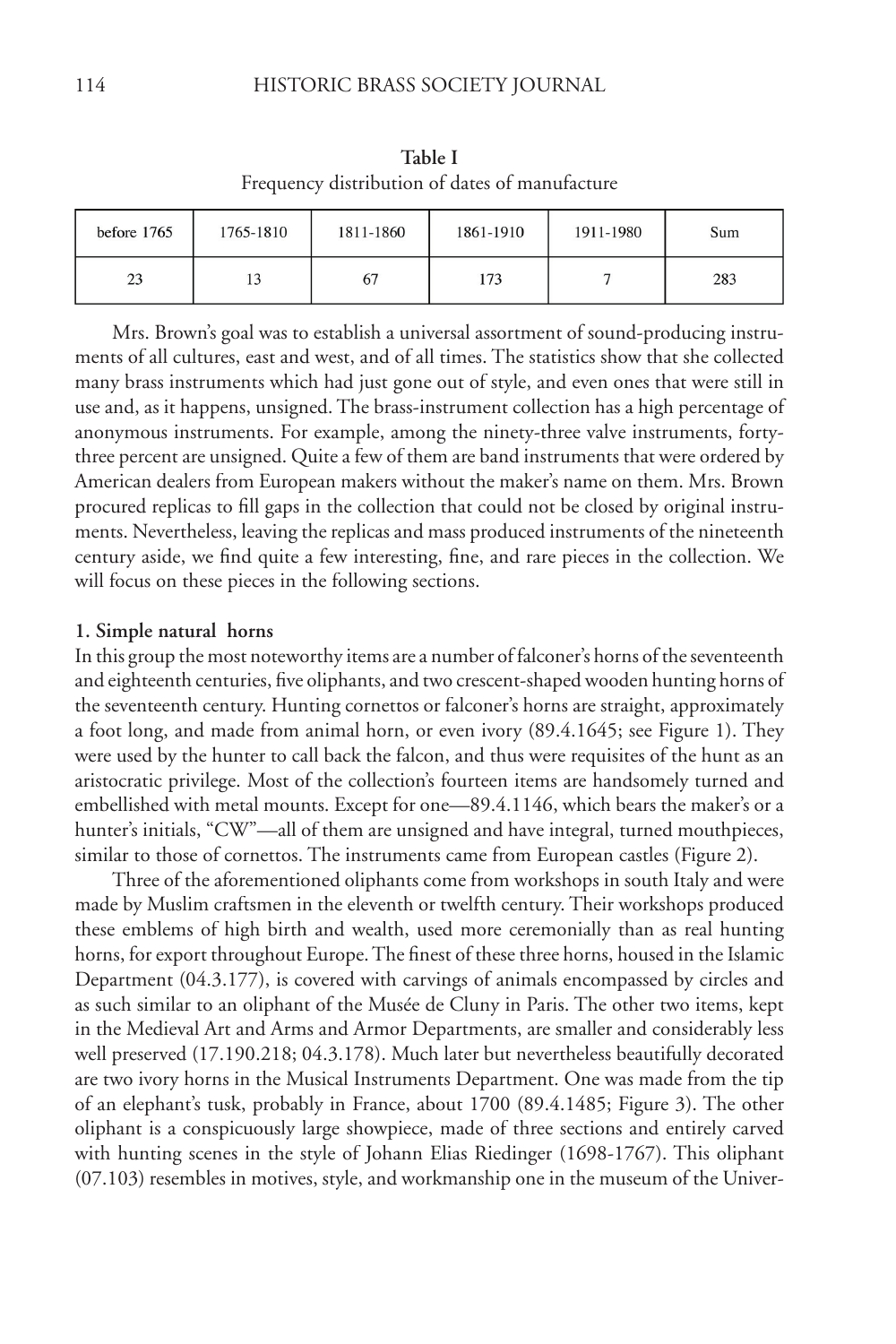sity of Leipzig, which is signed with the monogram of the ivory carver Leberecht Wilhelm Schulz (1774-1864). Schulz worked in Meiningen (Germany), and some of his chalices, powder-horns, and lamps survive in museums and churches. It seems that the New York piece is also the work of this master.

 Following the evolutionary trail, animal horns and tusks were succeeded by similarly bent versions of wood and metal. These versions usually served hunters until they were superseded by coiled horns of brass during the seventeenth through the nineteenth centuries. Nos. 89.4.1132 and 1133 are crescent-shaped versions of wood with leather wrapping, marked with coats of arms. Both instruments' authenticity has been doubted on the grounds that they (at least 89.4.1133) came from Franciolini's notorious store in Florence (see section 13). In spite of this I consider them original work of the seventeenth century, and regard Mrs. Brown's following note concerning 89.4.1132 as reliable: "source obtained—purchased in Paris  $\ldots$  huchet or cor de chasse,  $17<sup>th</sup>$  century." However, with a length of 954 mm it corresponds more to the *grand cor* in Mersenne's *Harmonie Universelle* (1636) than to the small *huchet.* The punched coat of arms indicates former castle property. The smaller horn (89.4. 1133) with a length of 674 mm may perhaps be classed as a huchet. Its punch of a coat of arms is a different one and, unfortunately, also damaged. The upper half of the leather wrapping is embellished with leather pressings which are almost identical to those of the tenor cornetto 89.4.2090.

 The short versions of the hunting horn in metal often assumed the form of "half moons." Commonly used by hunters, they were also introduced as signal horns in the military during the eighteenth century. Ignoring a dubious small item (89.4.2285), there are three regular-size half-moons of the period around 1800 in the collection. One is an unsigned mass-produced item in C (high pitch) (89.4.1120), while the others are two *Halbmonde* from the workshop of Christian Wilhelm Liebel in Dresden, dated 1790 (14.25.1620) and 1813 (89.4.2492), the latter made after Liebel's death when the activities of the workshop were continued under the direction of his widow. Liebel continued the tradition of Dresden makers such as Johann Christian Müller and Christian Friedrich Riedel, who built elaborate "half-moons" with cast game animals on the garland. It is a decorative style which followed older Nuremberg models.

#### **2. Cornettos**

Most of the cornettos listed in the 1904 catalog are reproductions made after originals in the Museo Civico at Verona, the Museo del Liceo Musicale at Bologna, and other institutions. The reproductions were later de-accessioned. The old catalog claims eight cornettos to be originals. Taking this claim for granted and adding three later acquisitions, the total amounts to eleven cornettos of the sixteenth through the eighteenth centuries. Edward Tarr lists these eleven instruments in his international cornetto checklist of 1981.<sup>5</sup> He followed the museum's files where, however, already doubts were raised about authenticity and dating of 89.4.1669 and 53.56.8, cited as "19<sup>th</sup> c?" and "19<sup>th</sup> c.," respectively. In addition to these two—in my opinion—bogus instruments, I seriously doubt the authenticity of 89.4.1134 /1670 / 2142 / 2288. Leaving these four instruments aside, five cornettos are left which can surely be considered as interesting originals.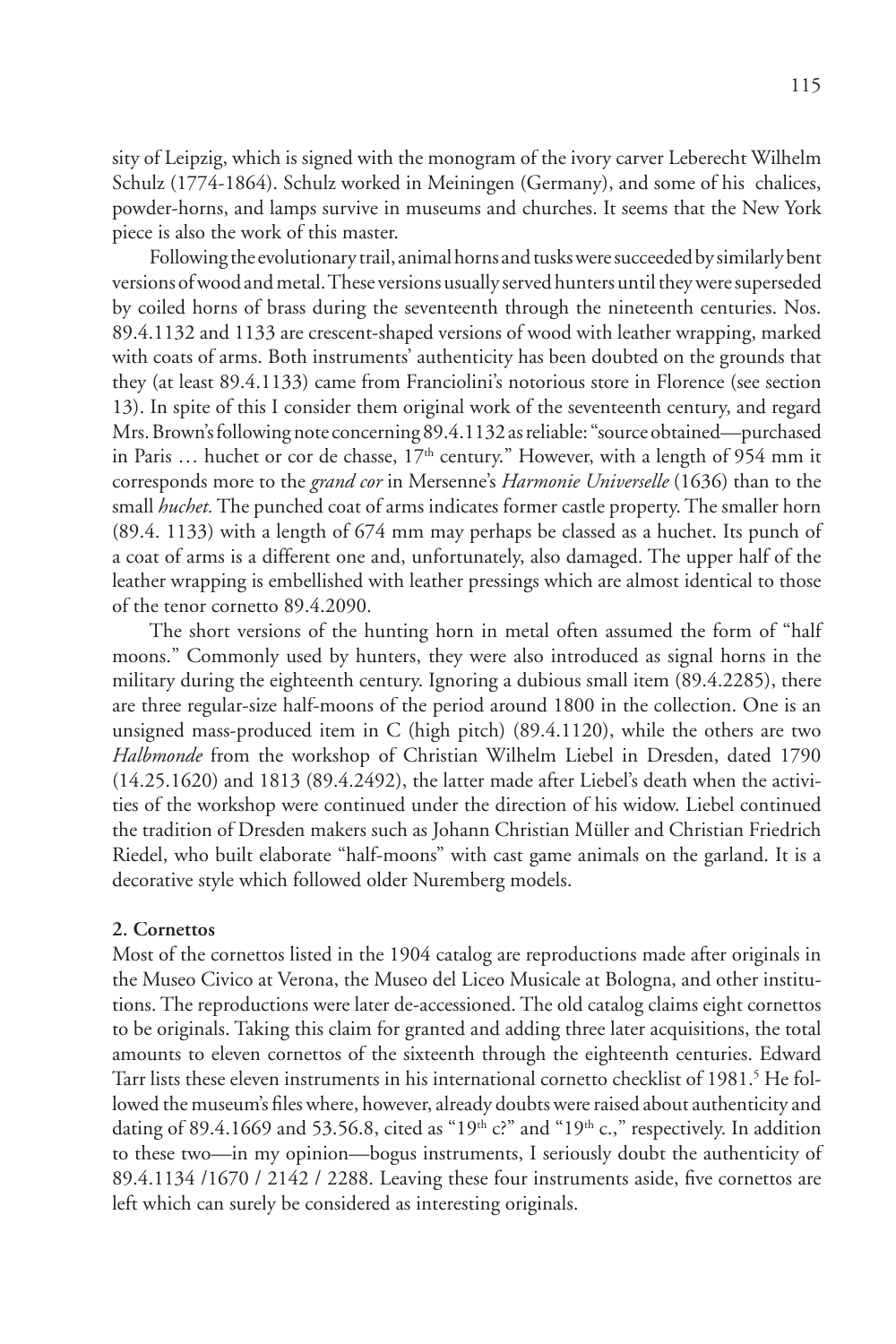Among those five pieces, 52.96.1 is outstanding because of its age and precious material (Figure 4). Made of ivory, it is furnished with an engraved gilt fitting at the mouthpiece socket. In the opinion of the art historian Helmut Nickel, it was designed around 1575 in Germany. The mouthpiece is apparently original. In 1953 another obviously German cornetto was among those instruments which came from the University of Pennsylvania collection in Philadelphia (53.56.9; Figure 5). Before its two wooden halves were covered with leather, they were strengthened with a brass ferrule at the beginning and with threads at the end. The stamp probably reads HWK. In terms of technology and style the instrument is related to cornettos with the IK and IKH stamps. They seem to represent a German cornetto-building tradition of the seventeenth century.

 Although the authenticity of the following three tenor cornettos has been challenged on the grounds that they (at least two of them) come from Franciolini's store, I consider them as original (see section 13). Two of them have the common S-shape with a circular and, toward the end, octagonal cross-section (89.4.2090, 89.4.2201; Figures 7 and 6). The first one, with a length of 988 mm, sounds in  $E_b$  when the six fingerholes are closed and the key stands open. It is adorned with leather pressings of almost the same pattern as the aforementioned *huchet* 89.4.1133. The second S-form tenor is smaller and follows a different concept: there is no thumbhole and instead of an open key it has a closed key. With its length of 750 mm it gives  $A_{b}$ , like some bent or straight alto cornettos. The decisive feature of the tenor, however, is the width of the bore, which is approximately twice as wide as that of the alto. The bore makes it clear that the tenors are not only longer and differently shaped than altos but also significantly wider giving a fuller sound and greater volume.The third tenor is unusual; it is bent like an ordinary crescent-shaped cornetto (89.4.1130) and requires a player with long arms. It measures 889 mm in length and gives D with the six-finger application. Like 89.4.2201, it has a closed, single-lever key and no thumbhole. We have few clues regarding dates of construction for the three tenor cornettos, but manufacture during the seventeenth century seems most likely.

### **3. Serpents and keyed bass horns**

This group illustrates the major evolutionary steps for these instruments and contains several typical items. Many of the novelties, which came on the market between about 1790 and 1840, were developed in France.<sup>6</sup> The oldest items are two French (or Italian) *serpents d'eglise* without keys which may date to the second half of the eighteenth century, and perhaps even earlier (89.4.2537, 89.4.1090). One of them is a rare small item, which may sound a fourth or fifth higher than the common bass. Unusual in tubing and without a key is the serpent 89.4.1630, made by Wilhelm Schmidt in Mainz in about 1810 (Figure 8). This particular model was invented by the Paris maker Piffault in 1806 and was called in France *serpent militair*. It was handier than the traditional serpent if more difficult to build. In Germany serpents were not employed in church music, nor were they widely used in military music before 1800. To understand this instrument, one has to consider that Mainz was under Napoleonic rule between 1797 and 1814. In that period, military bands of the French occupation forces prompted the use of French style instruments in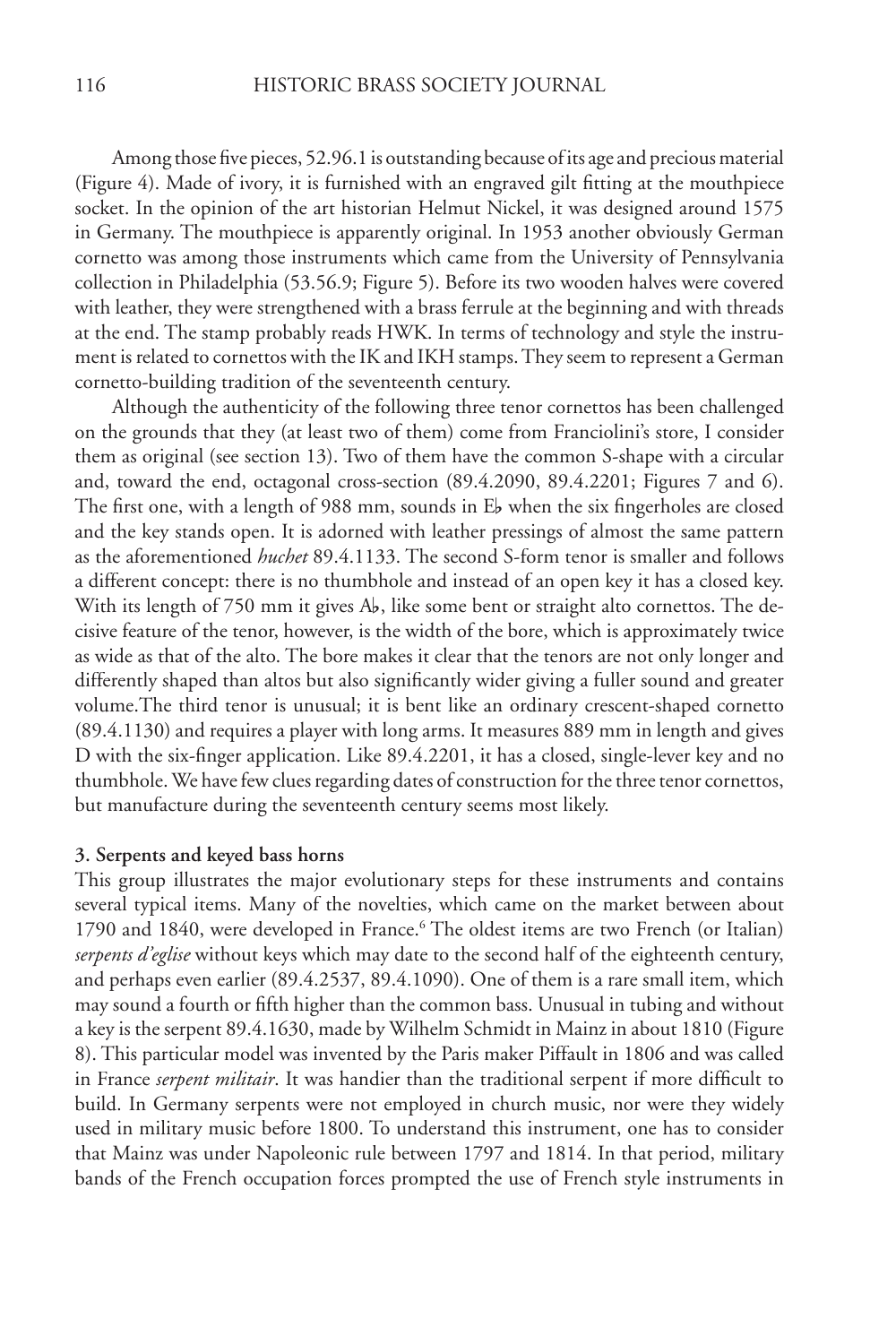Mainz. According to local records,<sup>7</sup> Schmidt (1766 to 1851) was a wood turner in Mainz, where he was admitted as master in 1790.

Upright serpents first appeared in France, where—according to tradition—Regibo started building them as early as 1790. Regibo's concept proved to be more successful in England than on the Continent, and thus the instrument became known as the "English bass horn." It flourished from approximately 1805 to the 1840s alongside other forms of upright serpents and bass horns. In the collection are an attractive, unsigned, most probably French specimen with a dragon's head, apparently built in the 1820s (89.4.312), and a very late English one by Frederic Pace in London (89.4.2028). According to the address enclosed in the stamp—"15 King St / Westminster"—the instrument was built between 1834 and 1849, though more likely during the earlier rather than the later portion of this span. Also noteworthy are a three-key *Serpent Forveille* of the 1830s (89.4.1094) and the younger version of the *ophimonocléide* by Coeffet fils in Gisors, built probably in the 1840s (89.4.2305). In contrast to the original *ophimonocleide,* which Jean Baptiste Coeffet in Chaument en Vexin conceived as a version of the upright serpent in 1828, it has a wider bore and a larger bell.

 While the traditional serpent was superseded in France by upright serpents of different kinds, England retained the unwieldy old form and upgraded it with ever more keys. The collection holds such a late English serpent, furnished with twelve keys, built by Thomas Key in London in the 1820s (89.4.1643). The largest number of keys ever mounted to a traditional serpent was fourteen, found on a serpent of about 1830 by the same maker. Gottfried Weber's essays of 1816 on practical acoustics of wind instruments helped to pave the way theoretically for the application of ever more keys and for key combinations. This new trend is represented not only by the S-shaped serpents with eight to fourteen keys but also by Gottfried Streitwolf's *Chromatisches Basshorn* (1820) and Halari's *ophicleïde* (1821). To this evolutionary path also belongs 89.4.1741, essentially an extremely wide-bore chromatic bass horn with eleven keys and a *d'amore* bell. The bore width recalls Heinrich Johann Johann Haseneier's *Bass-Euphonium* (ca.1850). The designer aspired to a mellow and voluminous sound, which he apparently believed could be achieved by the use of copper.

### **4. Bugles, keyed bugles, and ophicleides**

After the keyed trumpet met the acid test with Joseph Haydn's trumpet concerto of 1796, little initiative was required to equip bugles with keys. The collection's five keyed bugles are average merchandise; the best of these is a small specimen with nine keys by Samuel Graves of Winchester (USA), made 1830-1850 (89.4.2326), and a seven-key "Harper's Improved Royal Kent Bugle" manufactured by Clementi & Co., London, in the 1830s (1998.354). Perhaps even more interesting than the keyed versions are two plain bugles that offer an idea of the type of instrument bandmaster Joseph Haliday of Dublin had in mind when he designed the keyed bugle (English patent, 1810). One has an inscribed reference to Johann Bernhard Logier in Dublin, pertaining to his business there between 1810 and 1817 (1998.352). Logier was a major figure in popularizing of the early keyed bugle. The other bugle is a silver gilt item by Thomas Key, dated 1811 (89.4.270).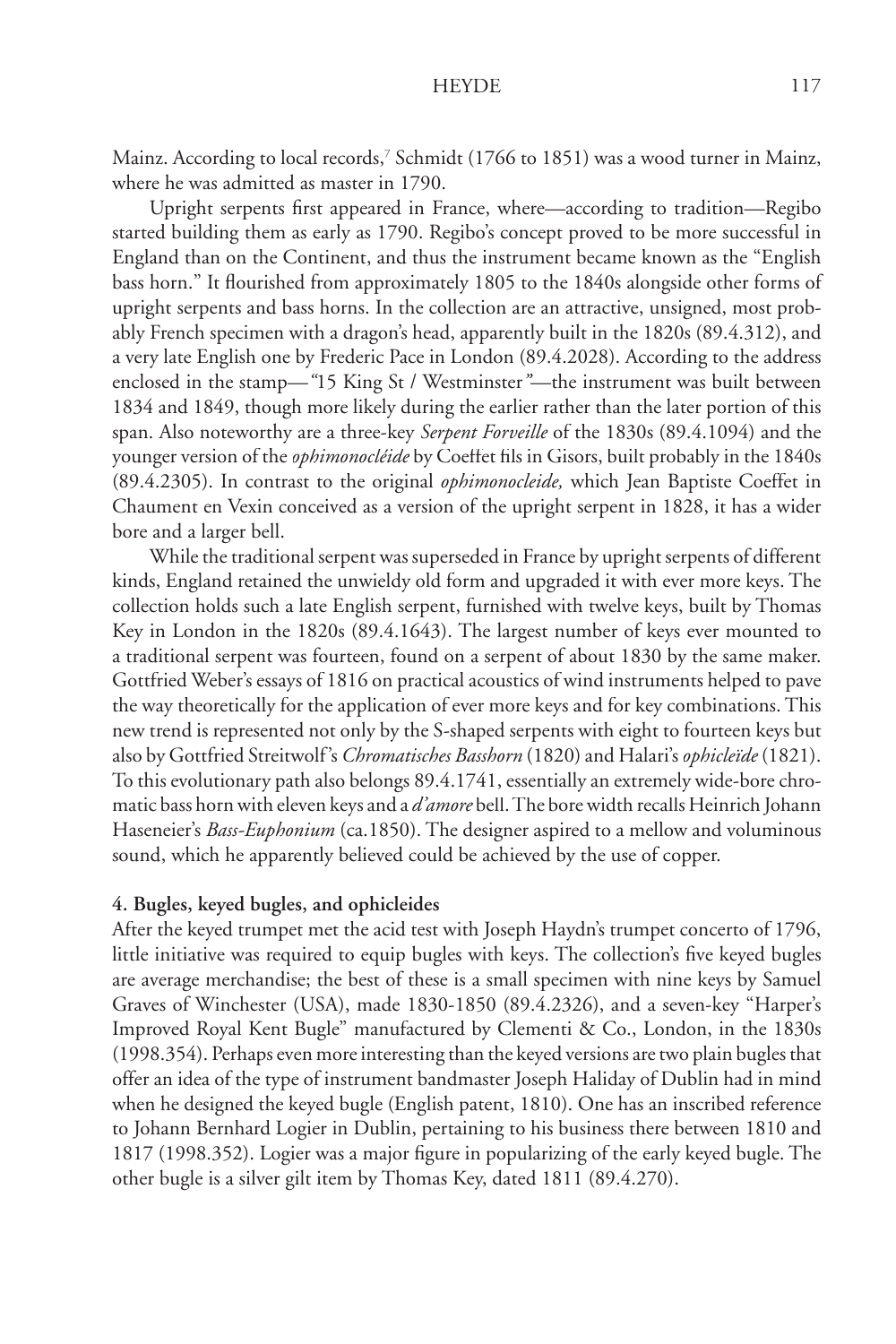As for ophicleides, two instruments stand out from the group of the regular nineto eleven-key models. One of them, built by Bartsch in Paris between 1835 and 1854 (89.4.2369), features thirteen keys and a revised positioning of the sound-holes, The other is a small nine-key octave ophicleide by Adolphe Sax (89.4.2306). Moreover, there are three quite unusual hybrids of the ophicleide and bass horn. In essence, the bore is that of the bass horn, while shape and key work follow the ophicleide. The origin of this hybrid variant has not yet been studied extensively, but we can be certain that it emerged shortly after the invention of the ophicleide. The most interesting of these is a late and refined model, apparently from the 1840s, with the inscription *innové par Couturier.*

### **5. Coiled hunting horns, invention and valve horns**

Few coiled horns of brass survive from before 1700. The Museum's oldest items in this category are two hunting horns in G (high pitch) each with "two and one-half" coils, made by Jacob Schmidt in Nuremberg, who worked from 1669 until his death in 1720. One of these *Waldhörner* or *Jagdhörner* (14.25.1623) is in almost mint condition and originates from the royal weapons chamber in Dresden. I assume that the court in Dresden bought the horn under Augustus the Strong (d. 1733), who was crowned Elector of Saxony in 1694 and King of Poland in 1697. However, the bell diameter of 230 mm and the fact that pitches below C hardly emerged before 1700 point to the later period of Schmidt's activity, around 1710/20. The cast brass game animals applied on the garland and the ring for a carrying strap make it clear that this horn, with a coil-diameter of 28 cm, was built for the hunt. The second horn (89.4.1117) follows the very same model, but its execution is slightly different, probably as a result of the pieces of sheet brass the maker had on hand at the time (Figures 9 and 10). Sometime during the eighteenth century the horn underwent a repair, in which the initial section of the lead pipe was replaced with a wider tube in order to accommodate a trumpet mouthpiece. It is not the only instance in which tone quality was exchanged for security of embouchure. Such "compromise horns" can be well documented in the eighteenth century, and they continued to be built in the nineteenth and twentieth centuries. It is obvious that the use of a wide leadpipe and a trumpet mouthpiece mattered less in the hunt than in concert and opera.

 In the early eighteenth century a sophisticated horn playing technique gradually began to evolve through the use of external or internal crooks in connection with hand-stopping. The collection owns only a few late versions of invention horns, dating from the early period of the valve instruments. Worth mentioning are a horn by Carl Gottfried Glier of Markneukirchen (89.4.1110) as well as a fine specimen by Pierre Piatet of Lyon, with all its crooks and couplers in the original wooden box (1977.315). The former probably was manufactured in the 1830s, the latter between 1845 and 1850. Of interest historically is the *cor omnitonique* (89.4.2428), following the model invented by Charles-Joseph Sax (1825). This particular instrument, though anonymous, probably was made in the elder Sax' workshop. According to an unconfirmed source, the New York specimen was built in 1833.

Almost the only valve horn of significance in the collection is a well-preserved instrument by Halari-Antoine, manufactured in Paris about 1850 (before 1855). It is a *cor solo*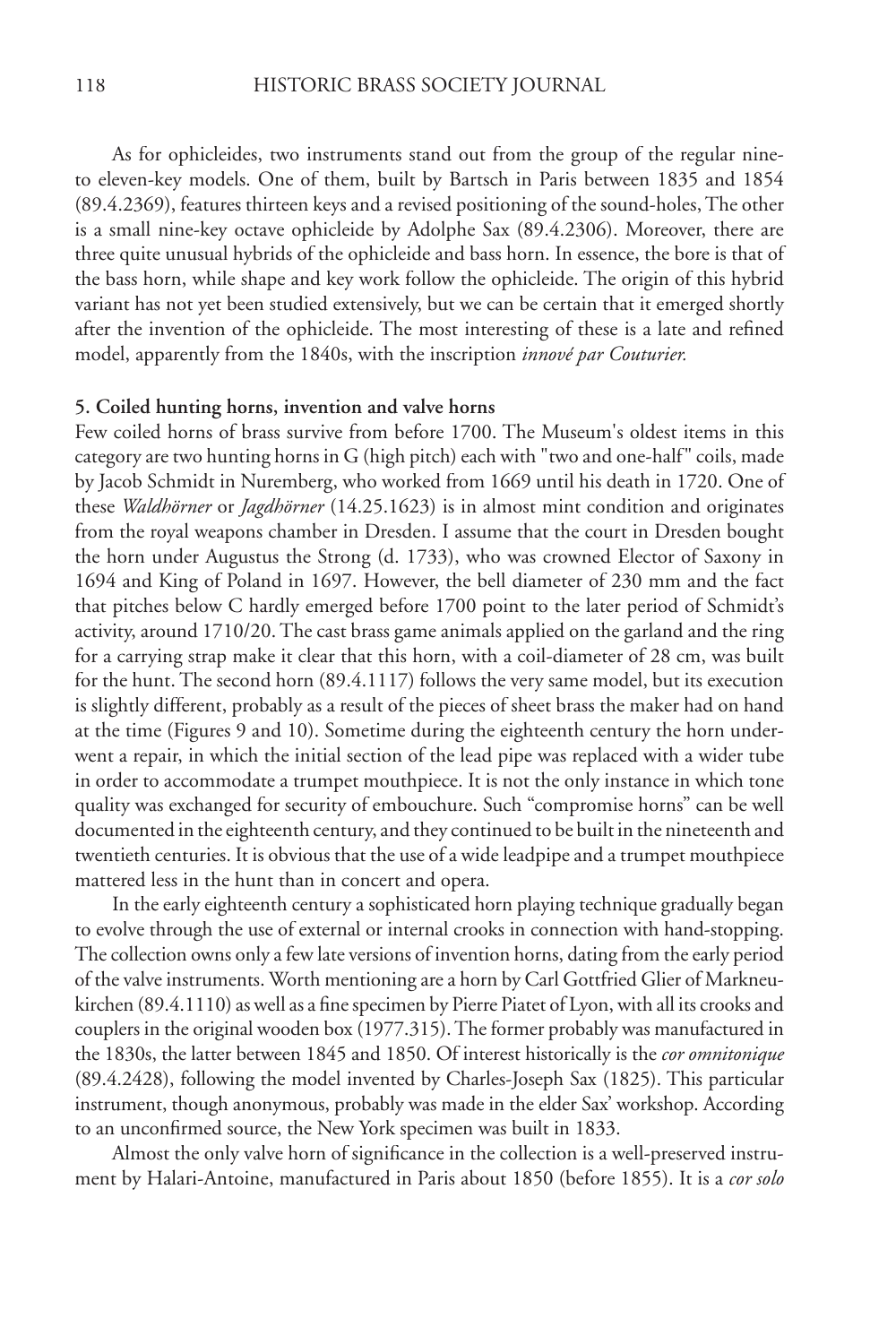in G with two Stölzel valves and internal crooks for the keys down to C (1999.304, Figure 11). This horn is interesting also because of its painted bell, full set of crooks, and original wooden case.

## **6. Natural, invention, and keyed trumpets**

This group is distinguished by two outstanding silver trumpets in largely original condition (54.32.1 and 2). Acquired in 1954, they follow the well-known design of the heavy German-Baroque-style trumpet with cast angel puttos and weaponry on the garland and fluted ferrules. Both trumpets bear the coat of arms of the House of Saxe-Wettin. Pitched in C, they served either as court trumpets or as parade trumpets in one of Saxony's cavalry regiments. Both have cords of white and green, the Saxon state colors. The older of the two trumpets is engraved "I. W. HAAS fec. Nor" with the monogram "IWH" and a hare jumping to the left (Figure 12). Thus the instrument was made in Nuremberg by Johann Wilhelm Haas the Elder, who died in 1719. There is no reason to attribute the instrument to a Viennese workshop, as one visiting scholar suggested in 1976. Not only is the signature clearly visible and authentic but the trumpet is also marked with two hallmarks of the Nuremberg *Rugamt*, the local trade office. The yards are soldered together, which was done either by the maker, or during ensuing generations. The bell diameter (115-117.5 mm) suggests a date of manufacture during Haas' late period.

 The other trumpet is dated 1765 and engraved "ANTON KERNER / 17 IN WIEN 65" (Figure 13). There were not only intermarriages between the Houses of Habsburg and Wettin, but also military alliances, as in all three Silesian wars (1740-1742, 1744-1745, 1756-1763), which Prussia waged on Austria in order to snatch Silesia. Besides the applied cartouche with the Saxon coat of arms, the trumpet displays trophies with the Habsburg double eagle, armor, weapons, flags etc. It might well be that the trumpet was a gift of the house of Habsburg to the Wettins in Dresden.

 There is in the museum a second Haas trumpet that is part of the Brown collection (89.4.2375). It is of brass, engraved "I. WILH. HAAS, in Nürnberg," and marked with a hare jumping to the left, but without a monogram. According to this stamp, this instrument, too, dates to the era of Johann Wilhelm Haas the Elder, who became master in 1676 and, as already mentioned, died in 1719. However, the absence of a word such as "fecit" or "Machts" in the signature indicates that the instrument was not made by Haas himself but in a different workshop by a sub-contractor who executed the instrument for Haas as main contractor.8 The instrument is representative of Haas' model of the medium price range, featuring spiral sleeves of sheet brass with spiral decorations, engraved festoons on the garland, and a beaded edge at its brim. One can assume that the instrument was built in C as well, but its tube length later was shortened by about 14 cm. Approximately 13 cm of the beginning of the lead pipe is a later replacement.

 Among the other natural trumpets of the collections, two of the period between 1790 and 1840 are well worth mentioning. They come from an era when the natural trumpet had largely or entirely seceded from orchestral use and invention, slide, keyed, and valve trumpets had taken over. One of these trumpets was built by Andreas Plaesnig (location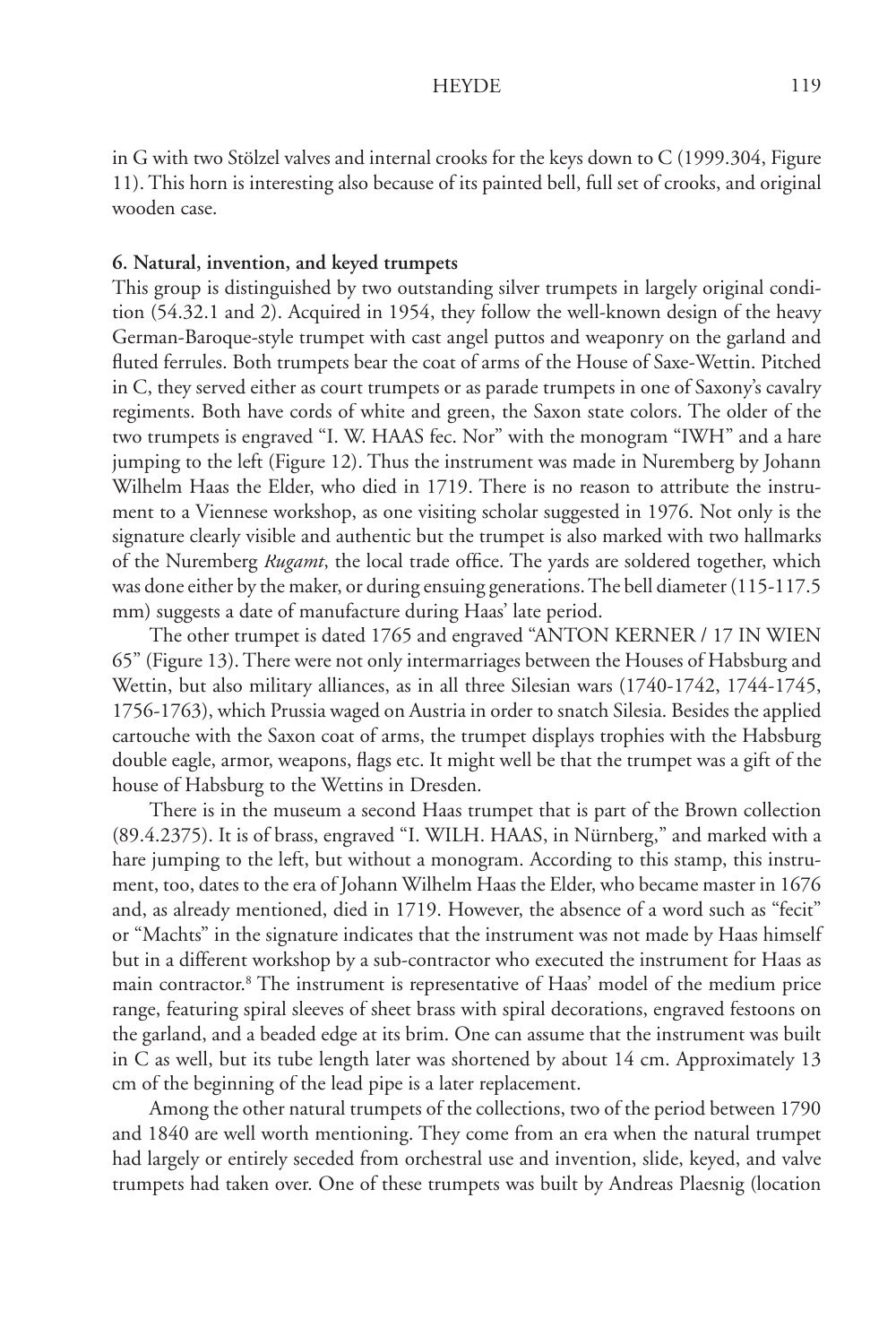unknown) in 1790. Its decoration with colored stones indicates that it originally served a ceremonial function in the context of a princely court. The other and later trumpet is engraved "IMR DAMPIER PARIS." Nothing is known about this maker either. Another trumpet with this inscription in the Nuremberg Germanisches Nationalmuseum has been dismissed as a fake, or the maker's name interpreted as a fictitious trade name. These judgments may prove to be premature.

 As early as the eighteenth century, cavalry started to use handier two-loop trumpets, which gained preference over the standard one-loop form. The collection has two good examples of these "cavalry trumpets" from the first half of the nineteenth century. One is by Flemming & Schöngarth in Breslau (now Wroclaw, Poland), ca. 1813-1830 (89.4.1101), the other by Michael Saurle in Munich, built soon after 1826 (see below).

 There are two invention trumpets in the collection, an anonymous Saxon *trompette demilune* of about 1810/20 (89.4.2643) and a specimen with internal crooks for the upper bow of the second coil built by Courtois père (89.4.1102). The latter dates from before 1809, when Courtois had his business in the rue Mazarine in Paris. Neither survives with exchangeable crooks.

Finally, I shall mention a five-keyed trumpet, built by Leonardo Massarenti in Minerbio in about 1840 (89.4.2462). Italy was the last holdout of the keyed trumpet.

### **7. Trombones and slide trumpets**

Although there are fourteen slide trombones in the collection, none of them was built prior to about 1820. The most remarkable of them are a few unusual tenor models of the second quarter of the nineteenth. They include an specimen with the bell pointing backward, made by Charles Kretzschmann in Strasbourg (89.4.2410), another with a circularly bent upper joint, made by Jeremias Franciscus Verhoeven in Lierre (89.4.2409), and a dragon's-head tenor by José Ramis in Madrid (89.4.1301). A contrabass double-slide trombone by Jérome Thibouville-Lamy (89.4.2071), made in 1893 according to the model of Halari-Antoine (1855), also deserves attention.

 English trumpeters were more reluctant to espouse valve trumpets than their colleagues on the Continent. Instead they cultivated the slide trumpet. While it vanished on the Continent soon after 1800, it remained in use in England in some places until after 1900. The only slide trumpet in the collection follows the latest phase of design for this instrument. It features a tension spring inside the slender middle tube. This version came into use around 1840 at the latest and soon prevailed over the traditional models with clock-spring action. It remained the dominant type until the instrument's demise. This particular item was made by the principal manufacturer of that type of instrument, Köhler & Son in London, between 1881 and 1890 (89.4.2533).

### **8. Valve trumpets**

The Crosby Brown collection houses three valve trumpets that deserve attention because of their early—or relatively early—date. The oldest of them was manufactured by Michael Saurle in Munich in 1829 (89.4.1098; Figure 14). As the engraving reads, the trumpet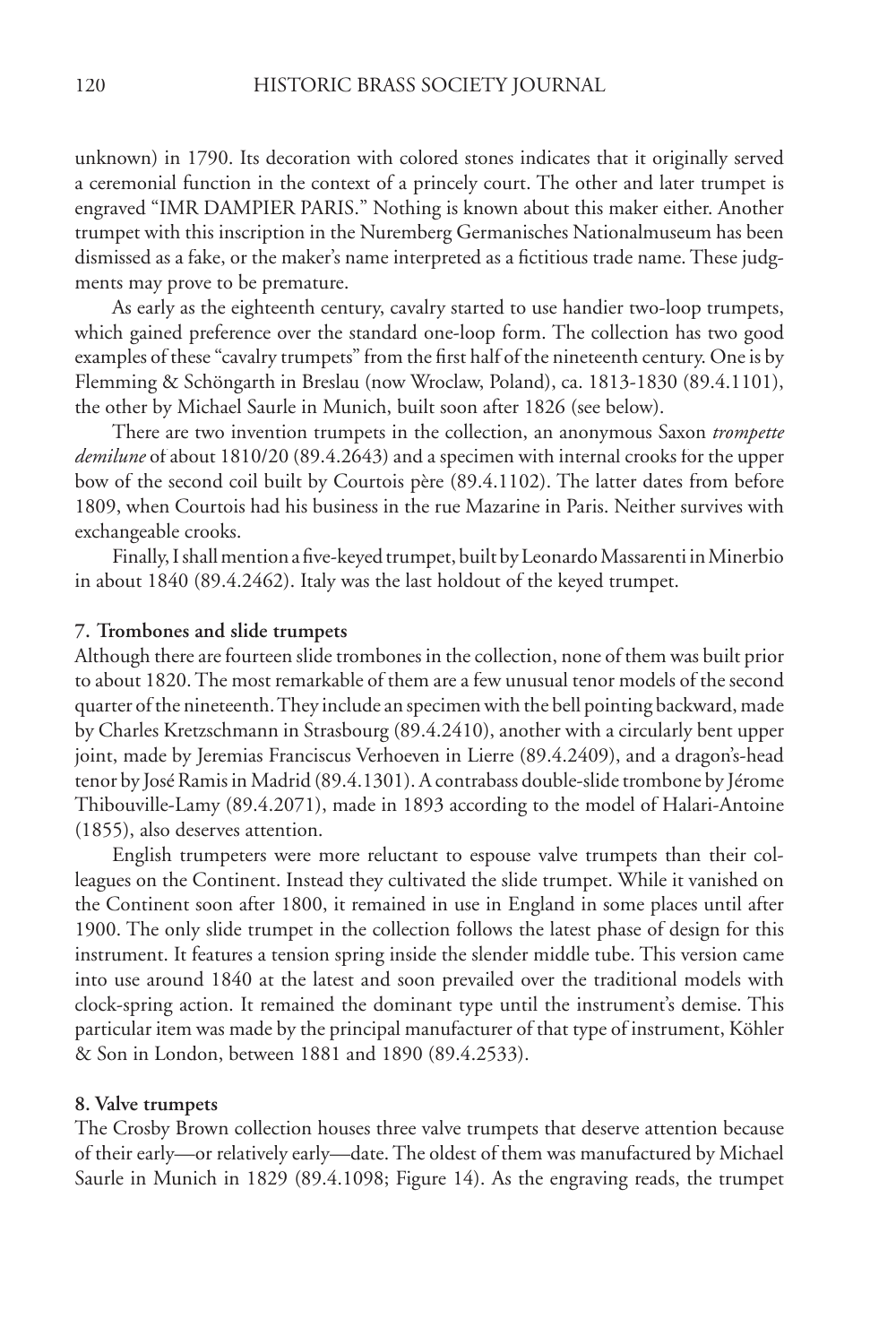was used in the *Königliche Landwehr Jäger Bataillon* in Munich—the Royal Bavarian Rifle Battalion. Such military units emerged in many major German cities after the Napoleonic wars. In Munich, it existed from 1826 to 1869 and maintained a musical unit from, or almost from, its beginning. Saurle's aforementioned cavalry trumpet 89.4.1103 is another instrument from the very same military contingent. Saurle used a modification of the double piston valve as it was invented by Christian Friedrich Sattler in Leipzig about 1819. The trumpet operates with a clock-spring action of the very same kind that Leopold Uhlmann patented in Austria in 1830. There are some clues that suggest that the clock-spring mechanism is a later replacement for an older and different action, but the evidence is insufficient for a definitive judgment. If we could confirm the originality of this clock-spring action, Uhlmann would perhaps no longer be considered its inventor. At this point we should be aware that neither a national nor international patent law existed at that time, and further that patent right was not the same as copyright. The various states of the German federation, Bavaria and Austria included, had their own legal regulations for protecting inventions. As for the tubing, the trumpet retains the pattern of the twocoil cavalry trumpet. The aforementioned signal trumpet, which Saurle made for the same Königliche Landwehr Jäger Battaillon, is such a cavalry trumpet in Eb (89.4.1103), while the present valve trumpet stands in D.

 The two other trumpets, manufactured by John Augustus Kohler in London, are equipped with swivel and disc valves, one of Britain's major contributions to the evolution of valve instruments (Figures 15 and 16). The swivel valves are revised forms of the *plaques tournantes,* invented by Jean Louis Antoine in Paris in 1835. John Shaw was granted an English patent for a revised mechanism in the form of swivel valves in 1838. Not being a maker, Shaw sold the patent rights to Kohler. These two trumpets appear to be the earliest surviving items of their kind. Made around 1840, the swivel valve trumpet no. 89.4.2532 has two valves, which lower the pitch by one and two half-steps respectively. They operate with leaf springs, but the swivels must be turned by hand without the assistance of any mechanical lever. The valve slides are not extendible nor does the instrument have a tuning slide. The trumpet as such, built in F (high pitch), has the standard bore of 11.3 mm, a cylindrical leadpipe, and a small bell of 113-114 mm.

 Kohler's second trumpet, built in F (low pitch), is technologically more advanced and elaborated (89.4.2531). Kohler eliminated the obvious shortcomings of the old system, abandoning the swivels, which easily became leaky, and exchanging them for a disc device. Only from this point on it is accurate to speak of a disc-valve trumpet. The insulation area in the discs is much larger, and the springs are housed within the disks. Upgrading the trumpet as such, Kohler furnished it with a main tuning slide, and stays were added to reinforce the structure. Nevertheless, it remains peculiar that Kohler still did not employ a mechanical action to operate the valves but retained the primitive handles. As it displays the serial number "3" on the nameplate, and Kohler displayed a much more advanced version with an action lever system at the Great Exhibition in London in 1851, this instrument stands quite at the beginning of the disc-valve period. As the signature—"KOHLER SOLE MAKER / 35, HENRIETTA STT / COVENT GARDEN LONDON / 3 / BY HER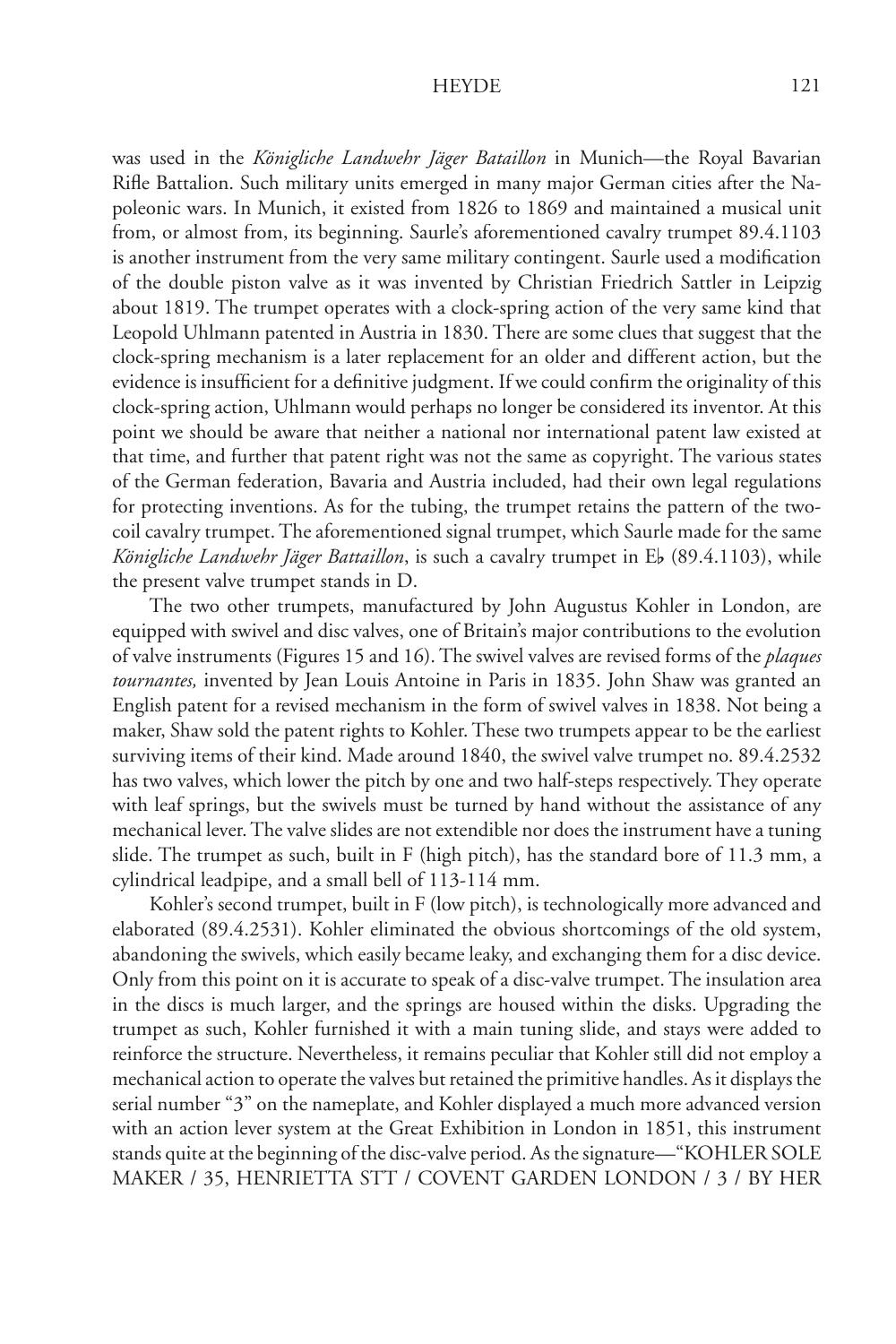MAJESTY'S / ROYAL LETTERS PATENT" [English coat of arms]—indicates, Kohler was the sole manufacturer.<sup>9</sup> The company continued to be the sole manufacturer until disc valves were abandoned around 1860.

### **9. Cornets, fl uegelhorns, altos, and tenors**

Among the early valve instruments of the collection is a tenor horn in C (low pitch) by Melchior de Vries in Lierre (89.4.2412). De Vries went into business in 1838, and the instrument might well have been built in the 1840s. Furnished with two Stölzel valves, it is descended from Griesling & Schlott's *Tenortrompetenbass* (1821). When Stölzel, Blühmel, and the makers who executed their designs started developing valve instruments with bores different from those of traditional French horns, trombones, and trumpets, a wide-bore trumpet was one of the first attempts. Between the 1820s and about 1880/90, makers continually enlarged the bore. This gradual shift often makes it difficult to classify instruments. For a bell-front tenor, de Vries' instrument is quite wide for its period. The bore is largely conical, 11.8 mm is the minimum diameter at the beginning, 13.3 mm the valve bore, and the bell is 185 mm. From the perspective of the end of the nineteenth century, de Vries' instrument would pass for a bass trumpet rather than a tenor horn; but viewed from the perspective of early valve instruments, it is a tenor.

 Valve instruments of the 1840s and 1850s saw an unprecedented wealth of new tubings and bores. One of the novelties was the *Baßflügelhorn* in the shape of a figure 8. Of Austrian-South German origin, it also entered the military bands of Lombardy, which belonged to Austria until 1859. In the collection is such a figure-8 *flicorno basso* in Bb (high pitch) by Ferdinando Roth in Milan (89.4.2458; Figure 17). While the early types lacked a tuning slide and had a bell-front layout, this instrument is equipped with a tuning slide before the valves, and its leadpipe is arranged for a bell-up playing position. Furthermore, its bore is relatively large. All these signs point to a late model of about 1860. As was standard for this type, the instrument operates with double piston valves after Leopold Uhlmann's design (1830).

 The most unusual valve instrument of the collection is an anonymous four-valve tenor, which can be identified as a *clavicorno fagotto* (89.4.2589). It is an invention of the company Fratelli Rossano in Bari (Italy) and was intended to imitate the sound of a bassoon. The instrument stands at the end of a tradition which began in 1841 with Johann Heinrich Zetsche's *Fagotthorn.* It also has some features in common with the *Phonikon* (in particular the d'amore bell), which Červený developed in 1848, and Pelitti's *Pelittifero*, which had a narrow bore as well. Fratelli Rossano displayed their new model the first time in the industrial exhibition in Bologna in 1888. The basic idea of both Zetsche's *Fagotthorn* and the *clavicorno fagotto* was to produce a bassoon-like sound within an all-brass band. Fratelli Rossano offered the most convincing solution by creating a nasal tone that indeed conjures up the sensation of a bassoon's sound. The invention's characteristics were as follows: a very narrow bore for the entire instrument, a *d'amore* bell, a short funnel-shaped mouthpiece cup, and a special mouthpiece stem with a separate adapter placed between the mouthpiece and the lead pipe. Critical are two nicks at the end of the mouthpiece stem which fits the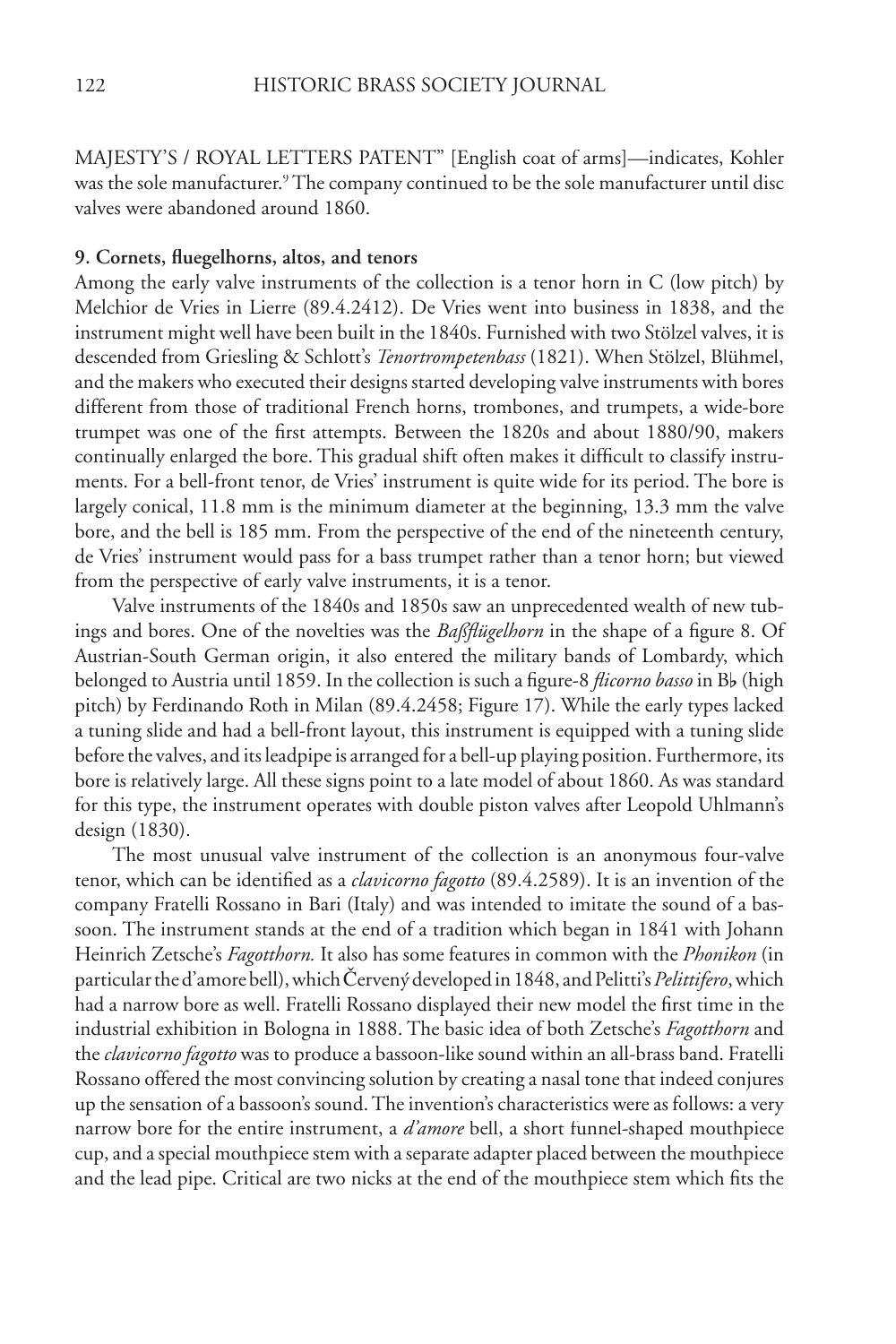adapter in such a way that some air can escape through the nicks. This escaping air makes the sound hoarse and nasal in a pleasant manner. The bore is in principle conical, beginning with an minimal inner diameter of 9.1 mm, a valve bore of 12.4 mm, and a bell diameter of 122 mm. Instruments such as this were not actually needed, as one could easily resort to the bassoon with its authentic sound quality. Rather, they are responses to an intellectual challenge to explore the potential and limits of the lip-vibrated instruments. Although its sound is far from that of the "real" bassoon, it has a specific tone quality of its own.

#### **10. Valve basses**

There is quite a variety of basses in the collections, most of them built for band music in the time after 1860. Included are American bell-over-shoulder basses, Italian helicons following Giuseppe Pelitti's circular design of 1863, an anonymous Saxon three-valve tuba of the 1850s, and two six-valve Saxhorns (see below). Here I want to focus on a few basses that evolved around 1835, independently from the tuba at the same time. Before all kinds of valve basses became subsumed under the name "tuba" in the last third of the nineteenth century, most had different names. Those which were drawn from the ophicleide or bass horn were usually called "valve ophicleides," "valve bass horns," or *bombardons*. When valves were installed the new instruments first retained their predecessors' well-tried bore and if possible also the tubing, at least to a certain extent.

 There are three noteworthy valve ophicleides in the Crosby Brown collection. The oldest one is an *Ophikleide mit Maschine* by Leopold Uhlmann in Vienna. Uhlmann was the inventor of this kind of bass and began marketing it in 1835, the same year as the invention of the tuba. Starting with an instrument in F, he soon produced them in other pitches, among them the collection's contrabass in D (89.4.2457; Figure 18). The instrument is similar to a dated specimen of 1839 in the Salzburg Museum Carolino Augusteum and can be assigned to the same early period. The valve section, which uses Uhlmann's patent valves of 1830, is an independent unit; it is simply fitted onto the body without any screw attachment. Tuning is possible only by inserting bits in the leadpipe or by means of makeshift adjustments at the connection between valve section and body. In contrast to the early tuba with its wide cylindrical leadpipe and bore, valve ophicleides are largely conical. Uhlmann's instrument begins with a minimum bore of 12.3 mm, a 15 mm valve bore, and a bell diameter of 290-291 mm.

 The second bass (89.4.2269)—by another Viennese maker, August Beyde—displays the very same type. It is a bass in F (high pitch) and somewhat later, ca. 1845-1855. It is upgraded by a tuning slide and a much more convenient one-piece layout, thereby eliminating the shortcomings of the older versions. Beyde's valve ophicleide represents the final form before this type stopped being manufactured in the 1850s.

 The third instrument to be mentioned represents a different approach to the realization of a valve ophicleide. Instead of Vienna-style double piston valves, rotary valves were applied, which motivated the designer to use a different kind of tubing. In question is 89.4.2460, a valve ophicleide in Bb (high pitch) by Franz Leibelt in Innsbruck, built in about 1855. It has three rotary valves with interior rotor-stops, following the model of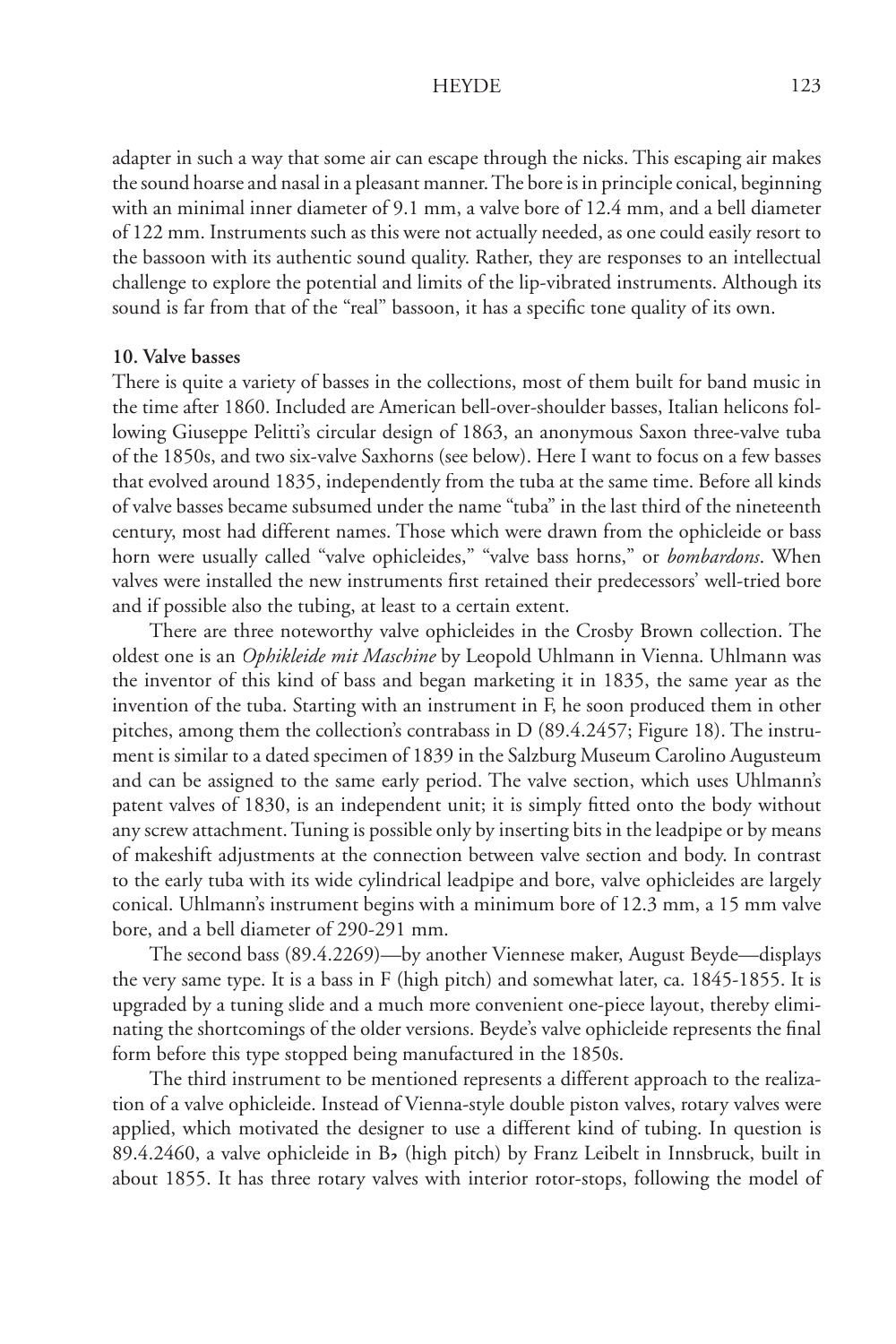Ferdinand Hell (Austrian patent 1844). The newest features of the instruments are tension wheels, used to adjust the clock-spring action, a gadget which was quite modern at the time of its manufacture. The bores as well as the names of the different basses soon began to overlap and blend, so it is not always possible to determine the name given to them by the makers who built them or the musicians who used them. Names used for this instrument included *bombardon*, "small B<sub>b</sub> bass," "baritone," and even "tenor tuba."

## **11. Instruments by members of the Sax family**

The maker with the most popular name represented in the brass collection is Adolphe Sax. He was indefatigable in designing new forms of tubing, gadgets, and valve systems, and had a compulsive desire to attach his name to them. Leaving his invention of the saxophone aside and speaking only of brass instruments, his novelties exerted considerable influence. His most influential contribution was the saxhorn family. These instruments are only slight variants of the numerous similar forms designed by other makers, but their shape is clearly unique. Nevertheless, he contributed greatly to the international success of French brass instrument making, particularly in the American market.

 As for the instruments that come directly from the Sax workshops, the Museum owns five instruments by Adolphe Sax, one by his brother Alphonse, and three by their father Charles Joseph Sax.10 Starting with the latter, the above mentioned *cor omnitonique* is the most interesting piece, while the ophicleide 89.4.2719 is average merchandise and 89.4.2411 is a composite. With the Crosby Brown collection came an unsigned *cornet à pistons* with two Stölzel valves (89.4.2413), which the old catalog erroneously lists as "Inscribed, 'Sax, Bruxelles'." It might be that the seller told Mrs. Brown that the instrument was made by Sax; judging from its style, such an attribution is certainly possible. Unfortunately, this cornet of about 1840 lacks all crooks and accessories.

 From Adolphe Sax's factory comes a *Saxtuba* of 1854 (89.4.1109), a *Saxhorn basse* with six ascending valves of 1863 (1993.164), a *Nouveau Saxhorn contrebasse* of 1867 (89.4.2703), a *trompette de parade* of 1855 (89.4.1628), and a soprano ophicleide (89.4.2306). The *Saxtuba* imitates the shape of the Roman *cornu* and was first built for the premier of Halévy's opera *Le juif errant* in 1852. The system of six ascending valves had some success in France and Belgium in spite of the different fingering. Sax' six-valve design was also used by other companies, such as Charles Mahillon, Ferdinand van Cauwelaert, and Gautrot. From the latter maker a six-valve F-bass trombone of the years after 1875 was acquired in 1978 (1978.283). The soprano ophicleide in  $B<sub>b</sub>$  is one of the extant instruments with the  $\frac{1}{A}$ <sub>S</sub> punch supplemented by "190." This punch may indicate that the instrument came from Adolphe Sax' own collection (auctioned in 1877), or that it served as model in his factory.<sup>11</sup>

 The evolutionary offshoot of horns and trumpets with extremely compact tubing saw new developments during the nineteenth century in the form of the *cornet-trompe* and *trompe de Lorraine.*12 The former was an invention of Alphonse Sax in Paris, 1862, the latter of Pierre Théodore Grégoire in Nancy, 1867. The Museum owns specimens of both novelties. Although unsigned, the *cornet-trompe* comes most probably from Alphonse Sax's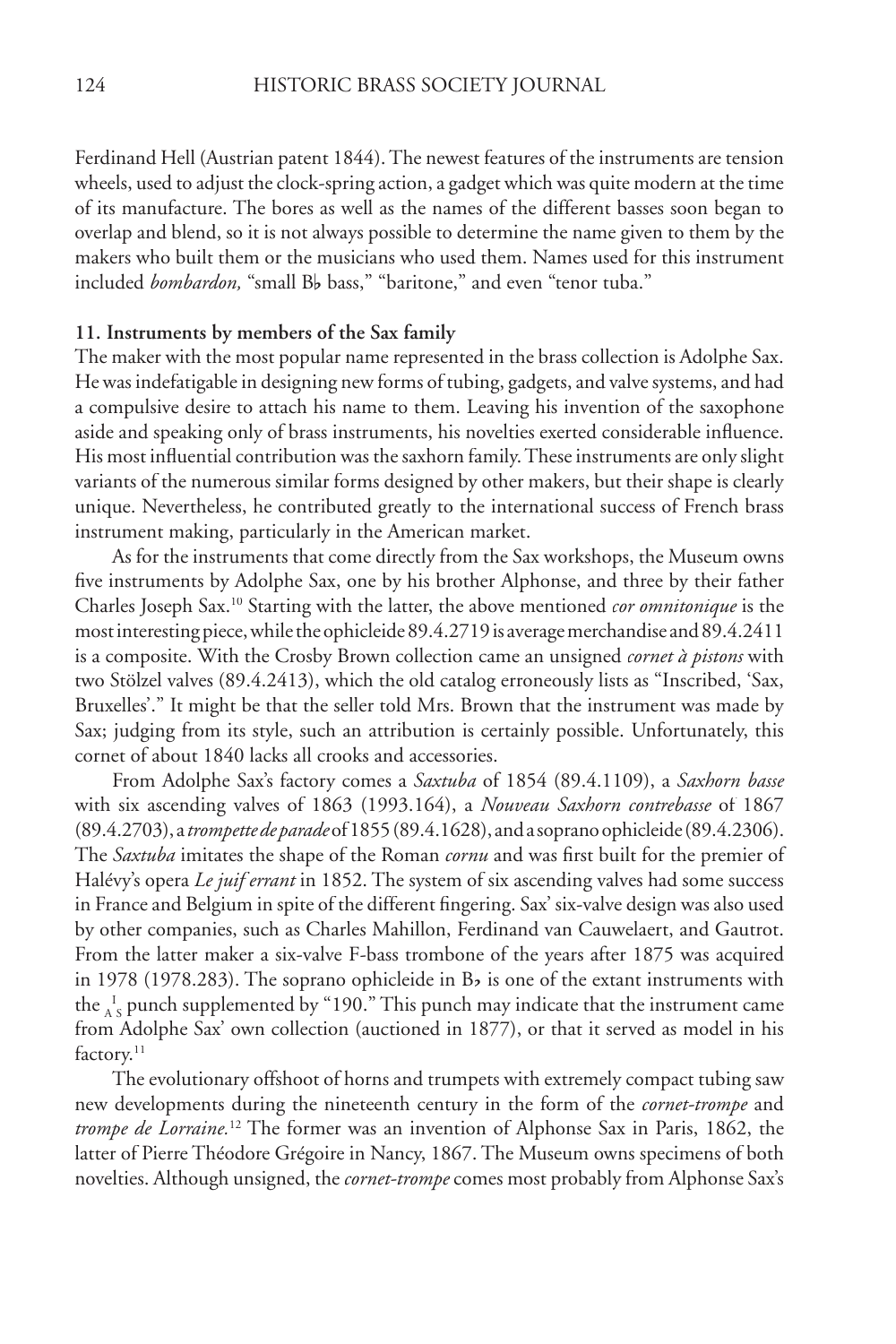workshop (89.4.1105). The *trompe de Lorraine,* in the shape of a steer horn but with the pipe spirally wound inside, was built by Raoux between 1885 and 1895 (89.4.1143).

## **12. Valve instruments made of wood**

When physical acoustics evolved as a momentous issue in instrument making about 1815, the perennial question of the material's influence on the sound properties imposed itself again and again. It is our innate perceptive predisposition that we tend to believe that soft materials, such as wood or copper as opposed to brass, make the sound softer than hard materials. The science of acoustics—as Victor Charles Mahillon taught us in his *Elements d'acoustique* as early as 1874—tells us otherwise.

 Serpents and some of their scions continued to be built of wood, Joseph Dupré made a keyed trumpet of wood in 1824, the *Pelittifero* was furnished with a wooden bell. In 1840 Charles-Joseph Sax was granted a Belgian patent and in 1878 Albert Steiner a German patent concerning the combined use of wood and brass. The underlying idea was that wood should soften the sound. Following Richard Wagner's stage instructions about the execution of the "merry tune" in Tristan and Isolde usually a woodwn trumpet or horn is used. Defying the technical difficulties involved in building such instruments, a few sets of wooden valve instruments for band music have been manufactured. In addition to the Metropolitan Museum's set (89.4.2421-4), we know of one that was built for the *Erste Schlesische Musikfest* (First Silesian Music Festival) in Hirschberg (Silesia, now Poland) in 1876. Prince Albrecht von Preußen (Prussia) commissioned Adolphe Sax in Paris to build this set of four instruments with Berlin valves. Later, the instruments came to the Musikinstrumenten Museum of the University in Leipzig, where they perished in World War II. The New York instruments are made of wooden bodies and have Berlin valves of brass. Unfortunately, the instruments are unsigned, and no records survive to offer clues as to their provenance. The New York catalog of 1904 calls them "saxhorns," though this is wrong because tubing and bore clearly prove them to be German-style models. Nevertheless, it is possible that the term "saxhorn" was applied in this instance, not in reference to the specific design of that name developed by Adolphe Sax and patented in 1845, but merely as an indication that they were made by (Charles-Joseph?) Sax.

The catalog of 1904 (p. 195) answers the question of the material's influence on sound qualities in this way: "Although cleverly constructed of wood, the tone does not greatly differ from the ordinary brass Sax Horn." This is basically what the science of acoustics teaches, but contrary to that what people usually think: the material has little influence on the sound properties.

 Today, the instruments are no longer playable and in need of conservation and restoration. Judging pitch from the tube lengths, the set consists of a trumpet in G with two valves, a bell-front alto horn in Ef, a bell-front tenor horn in Bf, and a tuba (or *bombardon*) in F, each with three valves. The wooden slides are connected to the valve casings of brass by straps of leather or parchment. Although there is little to go on to date the instruments, they seem to fit best the years around 1850.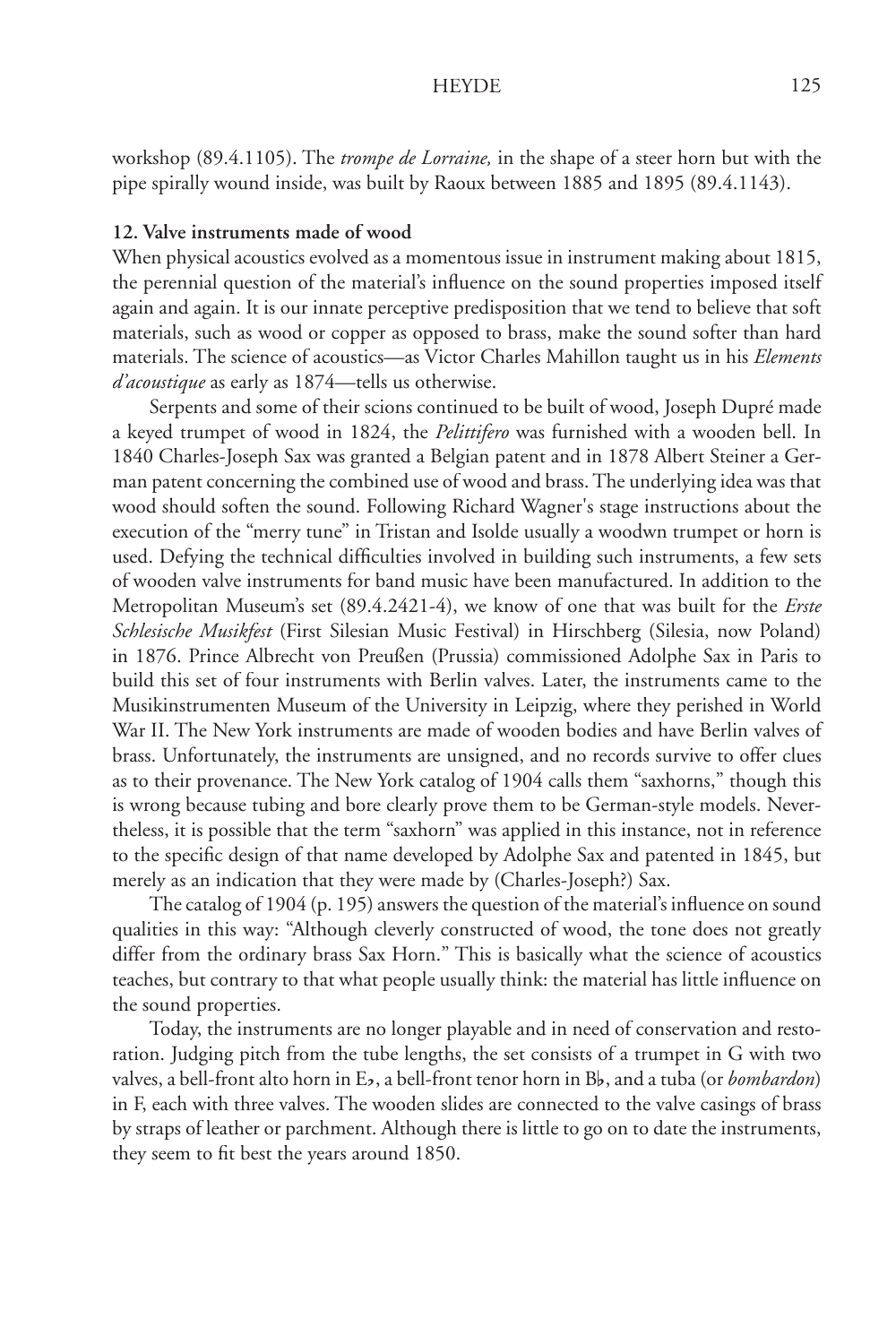#### **13. Instruments from Leopoldo Franciolini's store**

Mrs. Brown tapped a variety of sources to acquire instruments: missionaries throughout the world, dealers, manufacturers and collectors in Europe. One of the dealers was Leopoldo Franciolini in Florence. He eventually earned notoriety when he was convicted of forgery in 1910 and had to serve a four-month prison term and cover the costs of the trial. After Edwin M. Ripin reprinted Franciolini's catalogs in 1974,<sup>13</sup> museum curators discovered in their collections much bogus work from Franciolini. It is understandable that instruments tended to be dismissed as spurious if not as fakes when it was discovered that they came from Franciolini's store. However, Ripin warned of a one-sided judgment:

It must be emphasized that Franciolini did not by any means deal only in forgeries. To characterize every instrument that he sold as either a fake or hopelessly corrupted is at least as great an error as to have believed that all his merchandise was genuine. Although many crude forgeries can be traced to Franciolini's shop, a number of genuine pieces of great importance were sold by him to some of the same customers.<sup>14</sup>

So far we can identify with certainty only a few brass instruments which Mrs. Brown bought from Franciolini; in other cases further research is required. The latter are instruments with unique and particular tubings which do not fit our common experience and may easily strike us as fantasy and/or forgery:

 89.4.2546. Composed of a baritone bell and unusually wound tube without valves. Pitched in  $B_b$  tenor, bell diameter = 195 mm. Signed by Franz Serpek in Vienna and built in about 1860/70. This and the following instruments are illustrated and described in Franciolini's *Catalogo de Prezzi Correnti* (1895), series D8: *Genis con rapporto sulla campana, di Ottone*.

 89.4.2367. An unusually wound horn of brass, somewhat recalling a serpent without fingerholes. B<sub>b</sub> tenor, bell diameter = 200-203 mm. Unsigned, second half nineteenth century. Corresponds to Franciolini's catalog 1895, series D6: *Basso in Ottone.*

 89.4.1107: Horn imitating a Roman cornu, ending in a cast dragon's head. Italy, eighteenth century. Corresponds to Franciolini's catalog of 1895, series F10: *Serpon in Metallo.*

 These instruments are—in my opinion—neither Franciolini's fakes nor fantasy products he foisted upon his patrons, but belong in the context of *mascherate,* carnival, and historical pageantry. Instruments in this context have a long tradition in Italy, but we also find them north of the Alps. For example, a pageant presented on the occasion of the marriage of the Saxon crown prince in Dresden in 1719 included trumpets wound in a bizarre fashion, which were called *Inventionstrompeten*. 15 In a municipal context belongs the aforementioned *trompette de parade* by Adolphe Sax of 1855.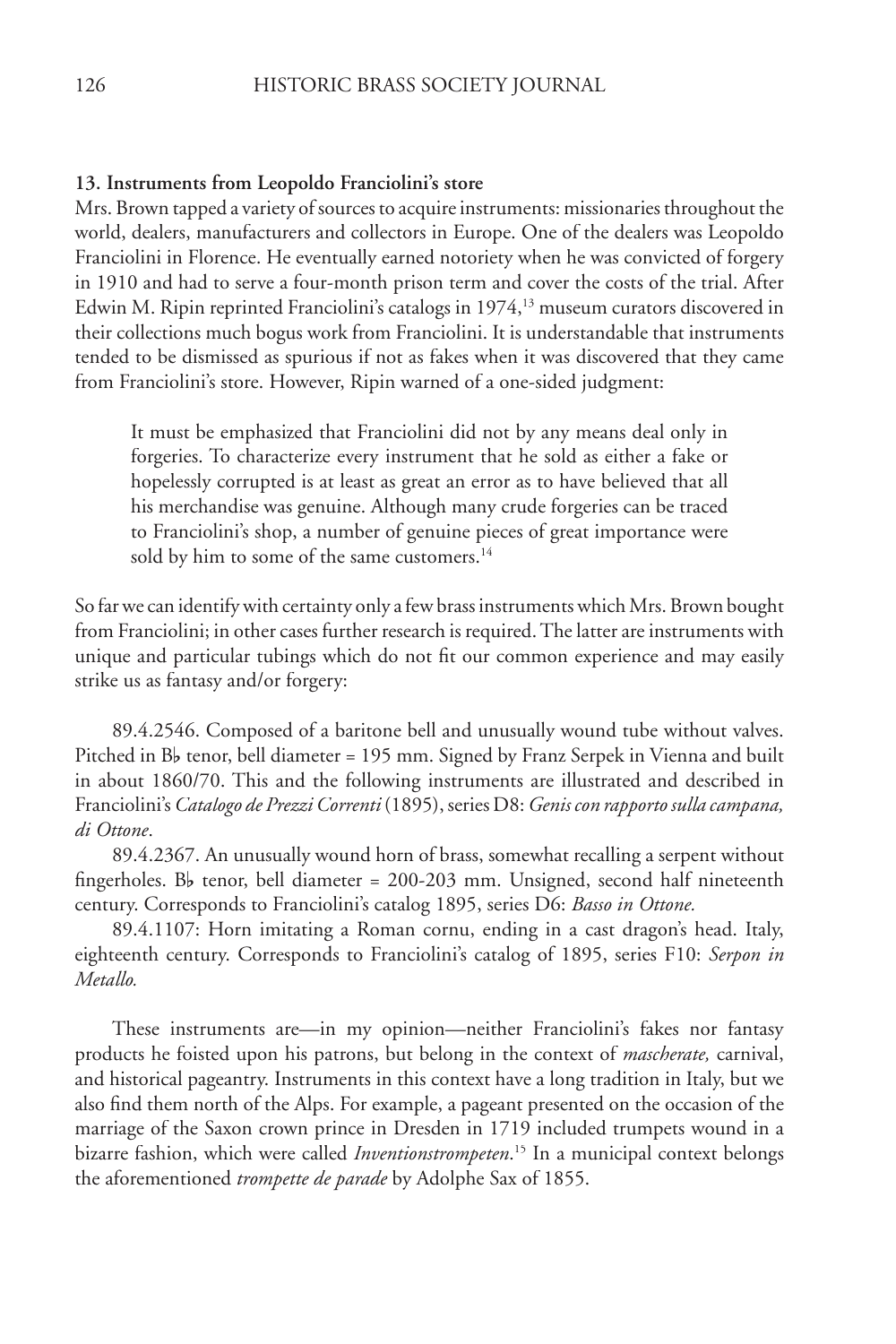Another group of instruments that can rather safely be identified as coming from Franciolini's store comprises instruments already mentioned:

 89.4.1133. Huchet, corresponds to Franciolini's catalog of 1895, series H4: *Corno grande da caccia, ricoperto in pelle.* 

 89.4.2201. Tenor cornetto, corresponds to Franciolini's catalog of 1895, series H12 or 15: *Cornetto torto ricoperto in pelle con una chiave in Ottone.*

 89.4.1130. Tenor cornetto, corresponds to Franchiolini's catalog of 1895, series H31: *Corno ricoperto in pelle ad una chiave.*

 In addition to these three instruments, the tenor cornetto 89.4.2090 and the *grand cor*  (*huchet*) 89.4.1132 also apparently passed through Franciolini's store. This is suggested by the fact that all five instruments received the same kind of embellishing ivory or horn rings at the beginning of the tube. The five instruments entered Franciolini's shop obviously in poor condition, and he "fixed them up." Exactly what Franciolini did in detail requires further study.

## **14. List of signed instruments**

Only six of the Metropolitan Museum's instruments are recorded in *The New Langwill Index of Wind Instrument Makers,* consequently it is no surprise that Andreas Plaesnig and the monograms "CW" and "HWK" are not represented at all. The following list gives an overview of the 113 signed brass instruments in the collection. The unsigned *cornet-trompe* attributed to Alphonse Sax, and the *clavicorno fagotto* attributed to Pietro Borsari are added as nos. 114 and 115. In these two cases their attribution appears quite secure.

If not otherwise noted,

- the instruments are made of brass,
- the valve trombones follow the common shape of the trombone.

## *Alexander,* Gebr., Mainz

Valve trumpet in B<sub>b</sub>, 3 rotary valves. 1920s (1983.107).

*Allen,* Joseph Lathrop, New York

Valve horn, 3 Berlin valves. Terminal crook not original. 1862-1872 (89.4.2198).

## *Bartsch,* Paris

Ophicleide, tenor, 13 keys, 1835-1854 (89.4.2369).

*Beyde,* August, Vienna

Valve ophicleide, bass in F (high pitch), 3 Vienna valves. 1845-1855 (89.4.2269).

## *Borsari,* Pietro, Bologna:

Tenor horn (swan horn) in B $\flat$  (high pitch), 3 rotary valves. 1870/80 (89.4.2146).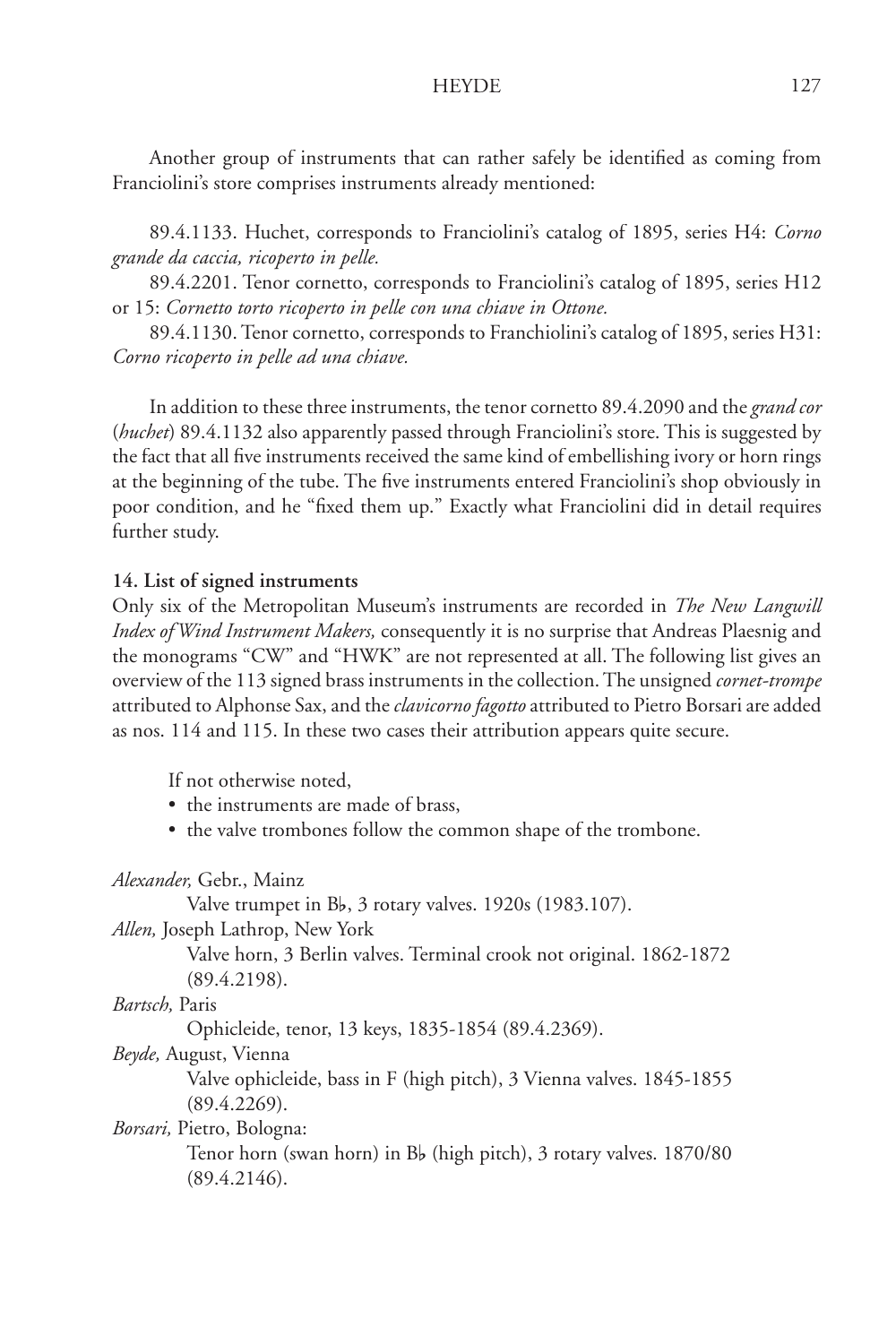| Valve trombone, tenor in Bb, regular form, 3 rotary valves. 1880s (89.4.2144).                                                   |
|----------------------------------------------------------------------------------------------------------------------------------|
| Valve trombone, tenor in Bb, tuba form, 3 rotary valves. 1880s (89.4.2145).                                                      |
| Clavicorno fagotto (attributed), tenor in Bb, 4 rotary valves, ca. 1888                                                          |
| (89.4.2589).                                                                                                                     |
| Cauwelaert, Ferdinand van, Brussels                                                                                              |
| Valve horn in Bb, 3 Périnet valves, ca. 1880s (?) (1974.230.1).                                                                  |
| Clementi & Co., Muzio, London                                                                                                    |
| "T. Harper's Improved Royal Kent Bugle" in Eb (high pitch) with crook for C.<br>7 keys. Copper. Serial # 380. 1820s? (1998.353). |
| Coeffet fils, Gisors                                                                                                             |
| Ophimonocléide, 1840s (89.4.2305).                                                                                               |
| Conn, C. G., Elkhart (Ind.)                                                                                                      |
| Double bell euphonium Bb, 4 Périnet valves. Silver plated. Serial # 276618.<br>1936 (1989.322).                                  |
| Courtois, Antoine & Mille, Paris                                                                                                 |
| Echo cornet in B <sub>b</sub> , 3 Périnet valves. 1895 (48.27).                                                                  |
| Courtois père, Paris                                                                                                             |
| Invention trumpet in F, designed for internal crooks. Only crook for C has<br>survived. 1789-1803 (89.4.1102).                   |
| Couturier, Lyon:                                                                                                                 |
| Ophicleide with bass horn bore, 10 keys;"innové par Couturier." 1840s<br>(89.4.2464).                                            |
| Cuvillier, St. Omer                                                                                                              |
| Basson russe, 3 keys. Maple, bell of brass.1820s (89.4.2946).                                                                    |
| CW                                                                                                                               |
| Falconer's horn, 17th c. (89.4.1146).                                                                                            |
| Dampier, IMR, Paris                                                                                                              |
| Natural trumpet in D, 1 <sup>st</sup> half 19 <sup>th</sup> c. (89.4.3600).                                                      |
| Delcourt, H., Ath                                                                                                                |
| Invention horn with solid leadpipe and internal crooks. Ca. 1858 (89.4.2419).                                                    |
| Devaster, C., Brussels                                                                                                           |
| Keyed bugle, 6 keys. Mid-1800s (90.4.1099).                                                                                      |
| Distin, Henry, Williamsburg (PA)                                                                                                 |
| Shepherd's crook cornet in Bb/A. 3 Périnet valves. Serial # 15149. Ca. 1897<br>(1988.248).                                       |
| Distin, Henry / J. W. Pepper, Philadelphia                                                                                       |
| Valve trombone, bass, 3 Périnet valves. Serial # 1766. 1882-1890 (89.4.2325).                                                    |
| Eschenbach, Gustav, Berlin                                                                                                       |
| Posthorn in Eb (F), after 1877 (89.4.2283).                                                                                      |
| Fedorow, N. N., Moscow                                                                                                           |
| Russian horns, 1873-1889 (89.4.1894/1895/1896). The other items of the                                                           |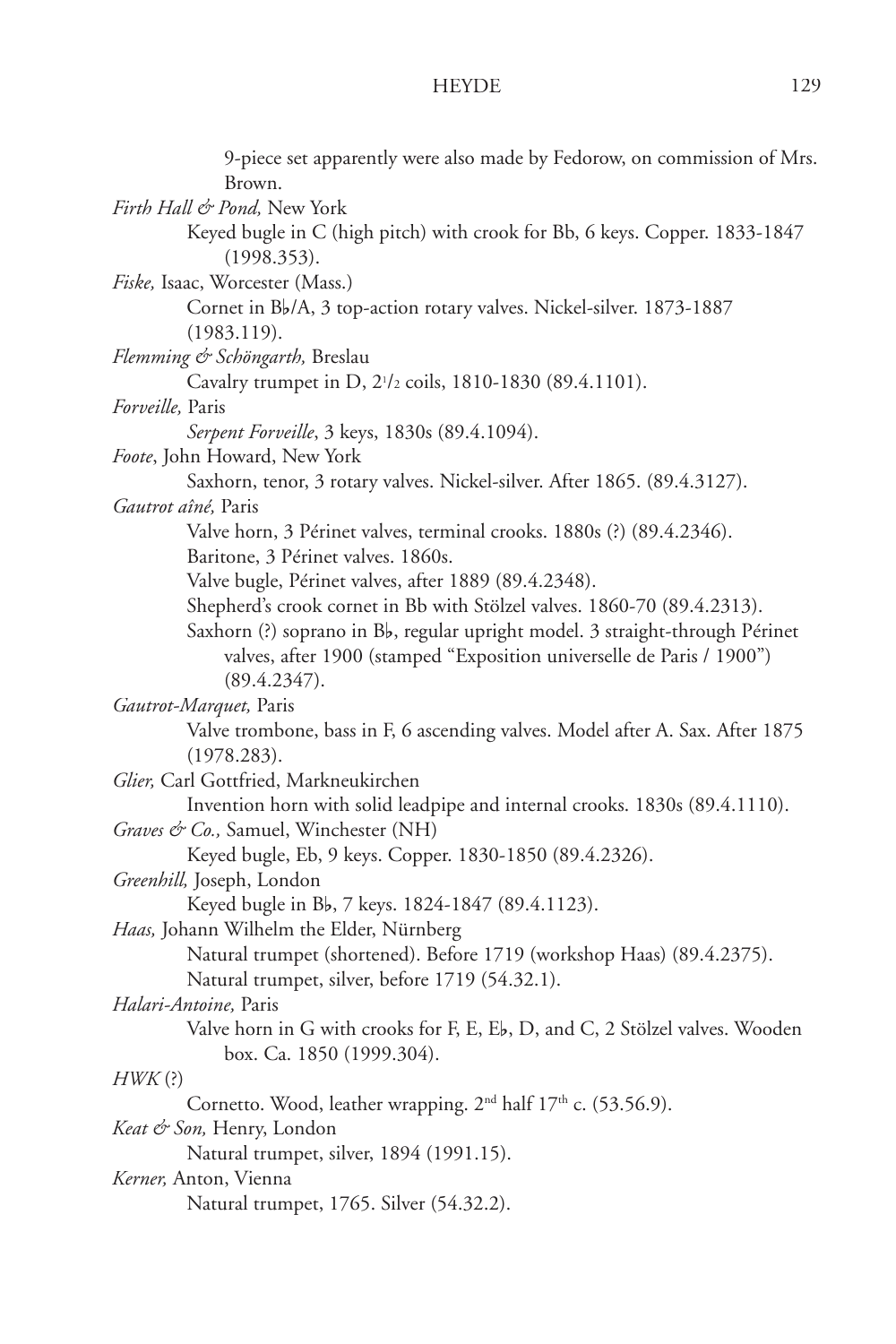| Key, Thomas, London                                                             |
|---------------------------------------------------------------------------------|
| Infantry bugle, silver gilt. 1811 (89.4.270).                                   |
| Serpent, 12 keys. Wood, leather wrapping, 1820s (89.4.1643).                    |
| Possibly also the 4-key serpent 89.4.1295.                                      |
| Kohler & Son, J., London                                                        |
| Slide trumpet in E, with terminal crooks for Eb, D, and C. 1881-1890            |
| (89.4.2533).                                                                    |
| Kohler, J. A., London                                                           |
| Valve trumpet in F (high pitch), 2 swivel valves. Ca. 1840 (89.4.2532).         |
| Valve trumpet in F (low pitch), 2 disc valves, 1840s, before 1851 (89.4.2531).  |
| Kretzschmann, Charles, Strasbourg                                               |
| Slide trombone, tenor in Bb, with bell pointing backward. Ca. 1830s             |
| (89.4.2410).                                                                    |
| Lehnert, Henry, Philadelphia                                                    |
| Shepherd's-crook cornet in Eb, 3 rotary valves. Ca. 1882 (89.4.2183).           |
| Shepherd's-crook cornet in Bb, 3 rotary valves with lateral string action. Ca.  |
| 1890 (1997.415).                                                                |
| Shoulder horn, baritone in Bb, 3 rotary valves. 1876-1885 (90.4.184).           |
| Leibelt, Franz, Innsbruck                                                       |
| Valve ophicleide in Bb, 3 rotary valves. Ca. 1855 (89.4.2460).                  |
| Leschhorn [sic!], Christian, Kassel                                             |
| Prussian cornet in C, 3 rotary valves. 1849-1851 (89.4.2203).                   |
| Logier, Johann Bernhard, Dublin                                                 |
| Bugle in Eb (high pitch) with terminal crooks. Copper. 1810-1817 (1998.352).    |
| Liebel, Christian Wilhelm, Dresden                                              |
| Halfmoon, 1790 (14.25.1620).                                                    |
| Liebel's Witwe, C. W., Dresden (successor to her late husband C. W. Liebel)     |
| Halfmoon, 1813 (89.4.2492).                                                     |
| Mahillon, Charles, Brussels                                                     |
| Hunting horn, 1 <sup>1</sup> /2 coils, ca. 1900 (89.4.2415).                    |
| Martin, Jean François, La Couture                                               |
| Basson russe, 4 keys. Maple, bell and bocal of brass. 1832-ca. 1840 (89.4.324). |
| Massarenti, Leonardo, Minerbio                                                  |
| Keyed trumpet in G, 5 keys, 1838-1843 (89.4.2462).                              |
| Olds, F. E., Los Angeles                                                        |
| Slide trombone, tenor in Bb. 1920s (1986.351).                                  |
| Pace, Frederick, London                                                         |
| English bass horn, 4 keys. 1834-1849 (89.4.2028).                               |
| Pelitti, Giuseppe, Milan                                                        |
| Helicon, tenor in Bb, 3 rotary valves, after model of 1863. Ca. 1870s           |
| (89.4.2193).                                                                    |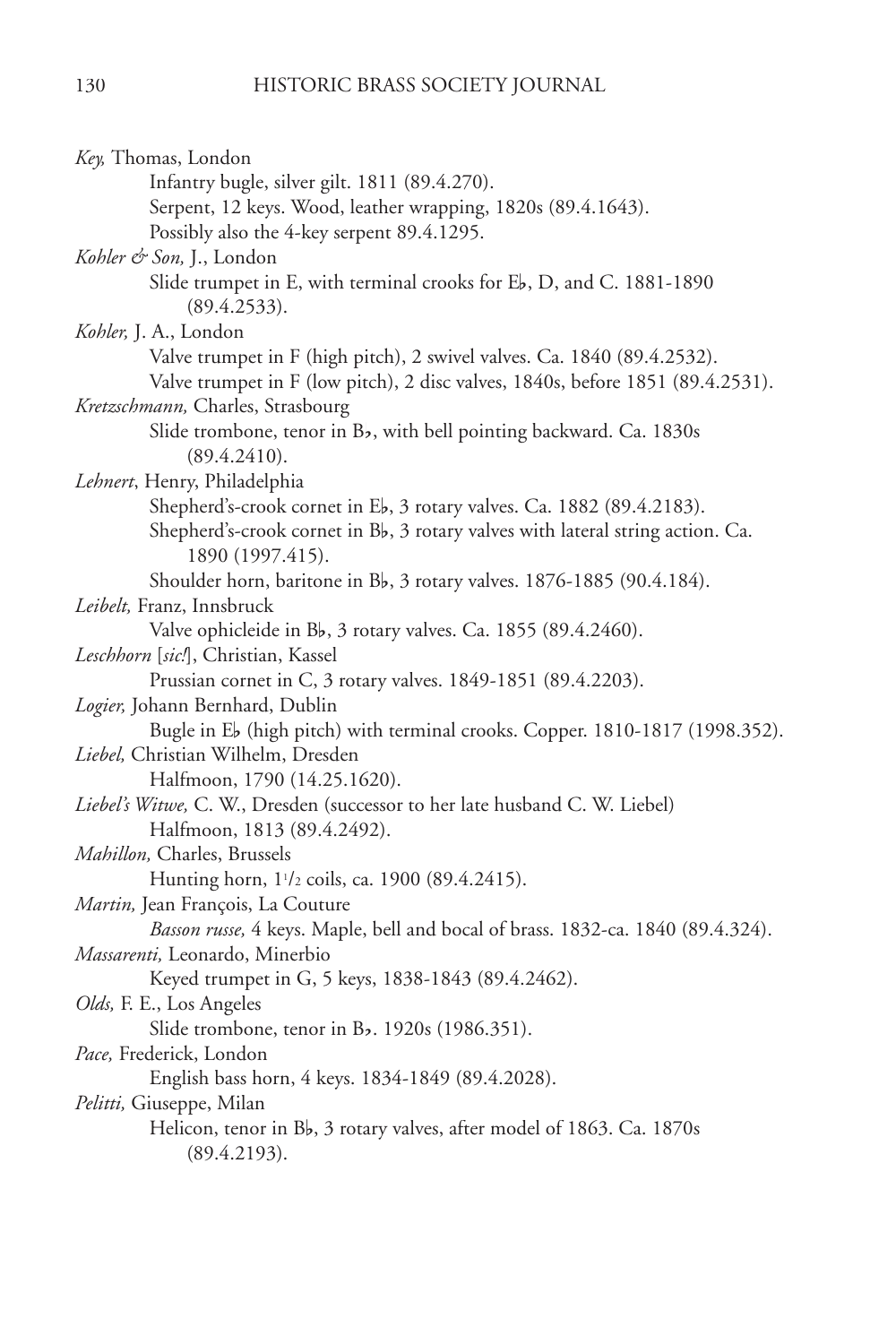| Flicorno in C, 3 Périnet valves. End 19th c. (89.4.2417).                                |
|------------------------------------------------------------------------------------------|
| Pocket hunting horn in Ab. Ca. 1900 (89.4.2556).                                         |
| Penzel, G. L. & Müller, New York: Tenor horn in Bb, upright, 3 Périnet valves. After     |
| 1899 (89.4.3129).                                                                        |
| Pepper, J. W., Philadelphia / Chicago                                                    |
| Shepherd's crook cornet in Bb/A and Eb adjustment, 3 Périnet valves. Serial #            |
| 7554. 1890s (1977.246.1).                                                                |
| Pettex-Muffat, J. M., Paris                                                              |
| Trompe de chasse in D, 1883-1895 (1998.295.a,b).                                         |
| Piatet, Lyon (at Rue Grenette 12 and Rue Tupin 21)                                       |
| Invention horn with 8 terminal crooks and 2 couplers, Bb alto to Bb basso.               |
| Original wooden box. Ca. 1845-1850 (1977.315).                                           |
| Plaesnig, Andreas, gen (?)                                                               |
| Natural trumpet in Eb (pitch altered), 1790 (89.4.1097).                                 |
| Pollmann, Henry August, New York                                                         |
| Valve trombone, alto, 3 Périnet valves. 1880-1905 (89.4.2337).                           |
| Pourcel, Henry, Paris                                                                    |
| Valve trombone, 3 Périnet valves. End 19th c. (89.4.2389).                               |
| Ramis, José, Madrid                                                                      |
| Buccin trombone in Bb, polychrome dragon's head, 1843-1851 (89.4.1301).                  |
| Raoux (era of Labbaye and Millereau), Paris                                              |
| Trompe de Lorraine. Ca. 1885-1895 (89.4.1143).                                           |
| Raoux, Joseph, Paris                                                                     |
| Trompe de chasse in D, composite. 1759-1769 (89.4.2204).                                 |
| Roth, Ferdinando, Milan                                                                  |
| Flicorno basso in Bb (high pitch), 8-shape, 3 Vienna valves. Ca. 1860                    |
| (89.4.2458).                                                                             |
| Valve horn, 3 rotary valves. Ca. 1870 (89.4.2196).                                       |
| Saurle, Michael, Munich                                                                  |
| Cavalry trumpet in Eb, 21/2 coils, after 1826 (89.4.1103).                               |
| Valve trumpet in D, 2 Sattler type valves with clock spring action, 1829<br>(89.4.1098). |
| Sax, Adolphe, Paris                                                                      |
| Saxtuba in Eb, 3 Berlin valves. Serial # 13802. 1854 (89.4.1109).                        |
| Trompette de parade in F. Serial # 15454. 1855 (89.4.1628).                              |
| Nouveau saxhorn contrebasse in BBb, 6 valves. Serial # 32296, 1867<br>(89.4.2703).       |
| Saxhorn bassel in F, 6 valves. Serial # 26398, 1863 (1993.164).                          |
| Ophicleide, soprano Bb, 9 keys. "1/190". Mid-1800s (?) (89.4.2306).                      |
| Sax, Alphonse (attribution), Paris                                                       |
| Cornet-trompe in D (89.4.1105).                                                          |
|                                                                                          |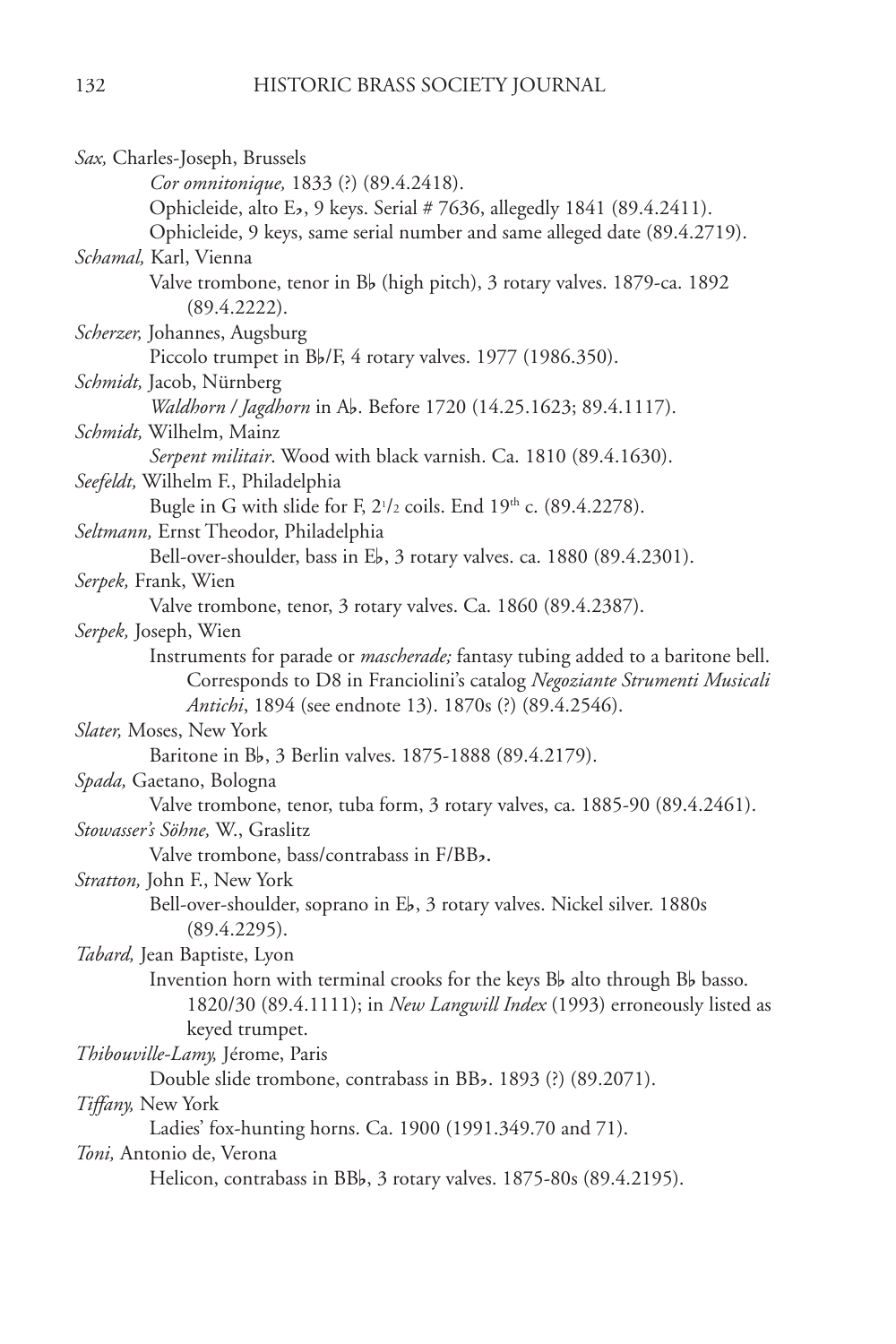*Uhlmann,* Leopold, Vienna Valve ophicleide, contrabass in D, 3 Vienna valves. Ca. 1840 (89.4.2457). Trumpet in C, 3 rotary valves. 1870/80 (1978.553). *Verhoeven,* Jeremias Franciscus, Lierre Slide trombone, tenor, circularly bent upper joint. 1827-1858 (89.4.2409). *Vries,* Melchior G. de, Lierre Tenor horn in C, 3 Stölzel valves. 1840s (89.4.2412). *Weymann & Sons,* Henry A., Philadelphia Cornet in B<sub>p</sub> with 3 Berlin valves. Ca. 1870-1885 (89.4.2176). *Zoebisch,* Carl August, New York: Tuba, end 19<sup>th</sup> c. (89.4.2188). Slide trombone, tenor in Bb. End  $19<sup>th</sup>$  c. (89.4.2072).

*Herbert Heyde was born in 1940 in St. Michaelis (Saxony). After receiving his PhD in musicology he served on the staff of the Musikinstrumenten-Museum of the Karl-Marx University in Leipzig. He has written many articles on organological topics, including several museum catalogs and the monumental study* Das Ventilblasinstrument *(Leipzig: VEB Deutscher Verlag für Musik, 1987). He is currently on the staff of the Department of Musical Instruments of the Metropolitan Museum of Art, New York.*

#### **NOTES**

<sup>1</sup> RIdIM = *Répertoire International d'Iconographie Musicale* is affiliated with RCMI = Research Center for Musical Iconography at The City University of New York.

2 On the history of the collection, see: Emanuel Winternitz, *The Crosby Brown Collection of Musical Instruments: Its Origin and Development*, in: *Metropolitan Museum Journal* 3 (1970): 337-56. For a later source incorporating additional research, see Laurence Libin, *Our Tuneful Heritage. American Musical Instruments from The Metropolitan Museum of Art (* Provo, UT: Brigham Young University, Museum of Art, 1994).

3 The western instruments are contained in: [Anonymous], *Catalogue of the Crosby Brown Collection*  of Musical Instruments of All Nations<sup>(The Metropolitan Museum of Art, Hand-Book, no. 13; vol. I:</sup> Europe, Galleries 25 and 26; New York: The Metropolitan Museum of Art 1902; 2<sup>nd</sup> ed., 1904; vol. IV: Historical Groups, Gallery 39, New York: The Metropolitan Museum of Art, 1905).

4 Brass instruments are addressed in: Laurence Libin, *American Musical Instruments in The Metropolitan Museum of Art* (New York: Norton, 1985); Libin, *Our Tuneful Heritage* (see n. 2); Malou Haine and Ignace de Keyser*, Catalogue des instruments Sax au Musée instrumental de Bruxelles*, in *The Brussels Museum of Musical Instruments. Bulletin,* ed. by René de Maeyer. Vols. IX/X, 1979/1980; Emanuel Winternitz and Lilly Stunzi, *Musical Instruments of the Western World* (New York: McGraw-Hill, 1967); Edward Tarr, "Ein Katalog erhaltener Zinken," in: *Basler Jahrbuch für Historische Musikpraxis* 5 (1981); 11ff; and Beryl Kenyon de Pascual, "Small is Beautiful: The Trompe de Lorraine" in: *Historic Brass Society Journal* 5 (1993): 280-87.

5 Tarr, "Ein Katalog erhaltener Zinken." (see note 4)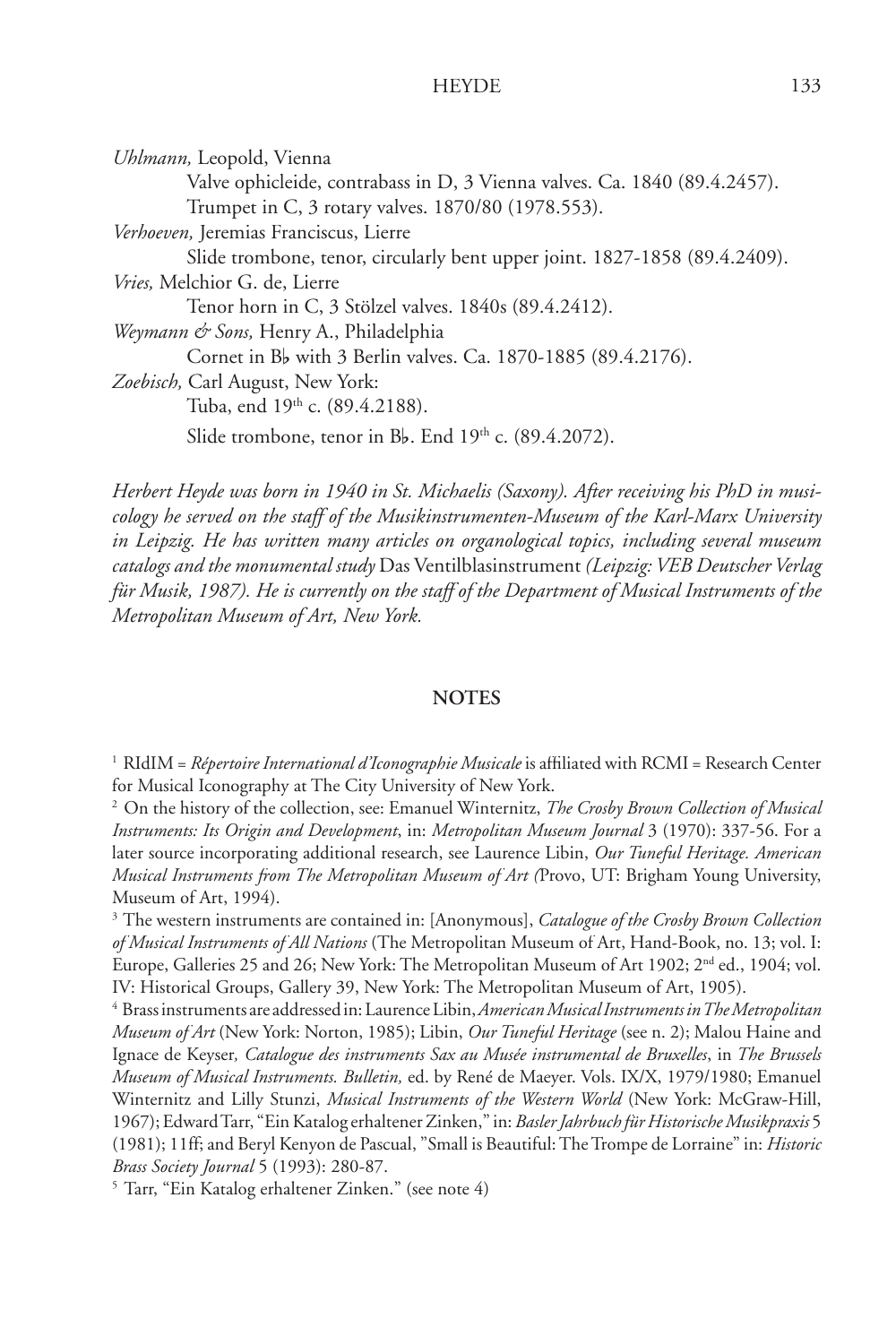6 For an overview of the French basses see Bruno Kampmann, "Evolution en France des basses à embouchure au debut du XIXe siècle" in: *Larigot. Bulletin de l'Association des Collectionneurs d'Instruments à Vent,* no. 11 (1992): 10-15.

7 Information provided by Stadtarchiv, Mainz. I appreciate the assistance of Oberarchivrat Dr. Dobras in Mainz, 1997.

8 Herbert Heyde, "Makers' Marks on Wind Instruments," in William Waterhouse, ed., *The New Langwill Index. A Dictionary of Musical Wind-Instrument Makers and Inventors* (London: Tony Bingham, 1993), pp. xix-xx.

<sup>9</sup> The New Langwill Index gives this address for the years between 1863 and 1881. But Frank Tomes in London, who has done research on Kohler's disc-valve trumpets, communicated to me that this

address was cited as early as Robson's *London Directory* of 1833. 10 They are listed in Haine and de Keyser*, Catalogue des instruments Sax au Musée instrumental de Bruxelles* (see note 4).

11 Ibid., pp. 228-29.

<sup>12</sup> See Kenyon de Pascual, "Small is Beautiful: The Trompe de Lorraine" (see note 4). An X-ray and description of the museum's *trompe de Lorraine* is on p. 284.

<sup>13</sup> See new edition by Edwin M. Ripin, *The Instrument Catalogs of Leopoldo Franciolin*, in the series series: Music Indexes and Bibliographies, ed. by George R. Hill, no. 9 (Hackensack, NJ: Joseph Boonin, 1994).

14 Ibid., p. ix.

<sup>15</sup> For a representation of the 1719 pageant, see Herbert Heyde, "Der Musikinstrumentenbau in Sachsen vom 16. bis 19. Jahrhundert" in *Preise Dein Glücke gesegnetes Sachsen, Tage alter Musik in*  Herne<sup>(Herne: Stadt Herne, der Oberstadtdirektor, 1987), p. 85).</sup>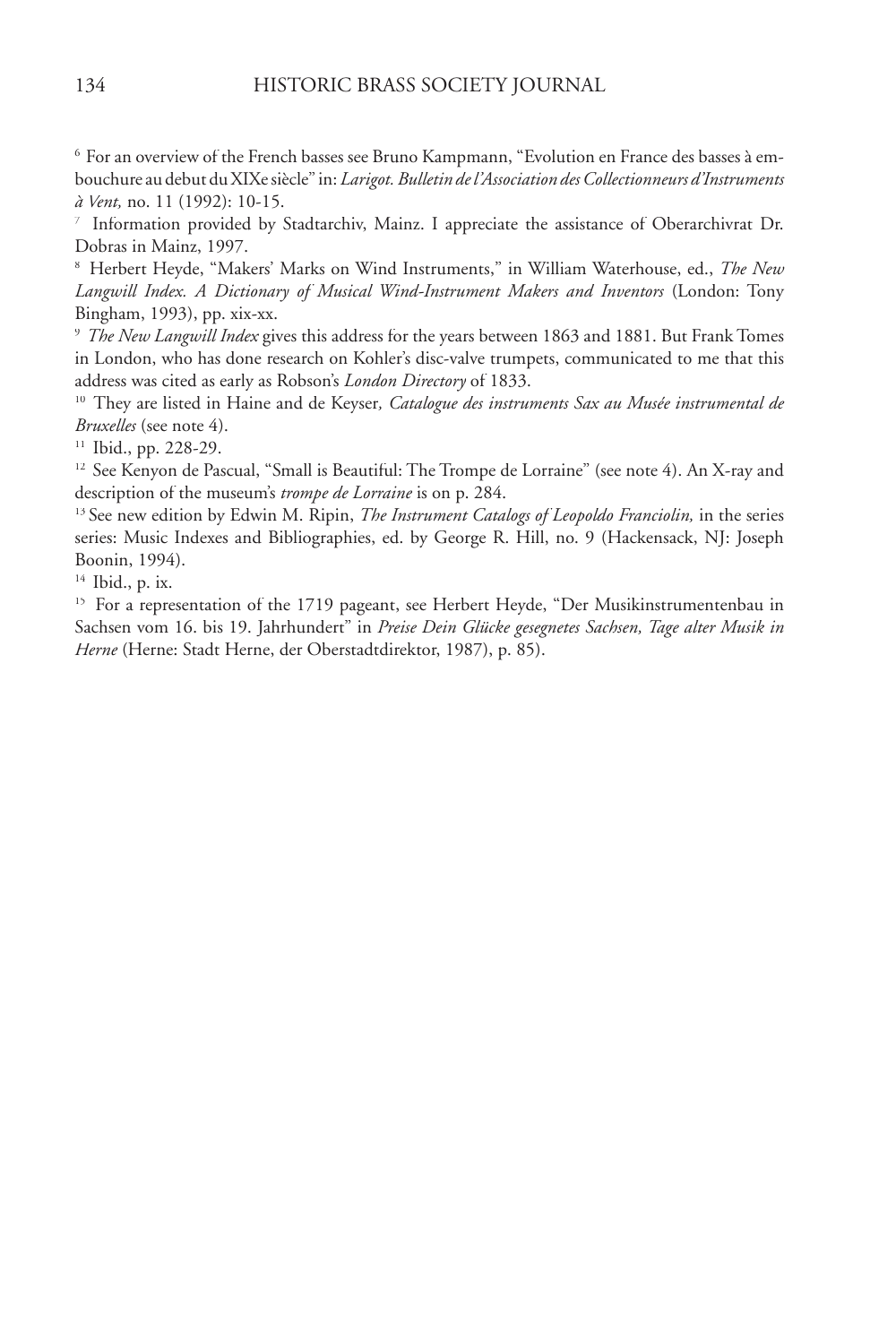**Figure 1:** Falconer's horn. England(?), ca. 1700. Ivory. New York, The Metropolitan Museum of Art, no. 89.4.1645

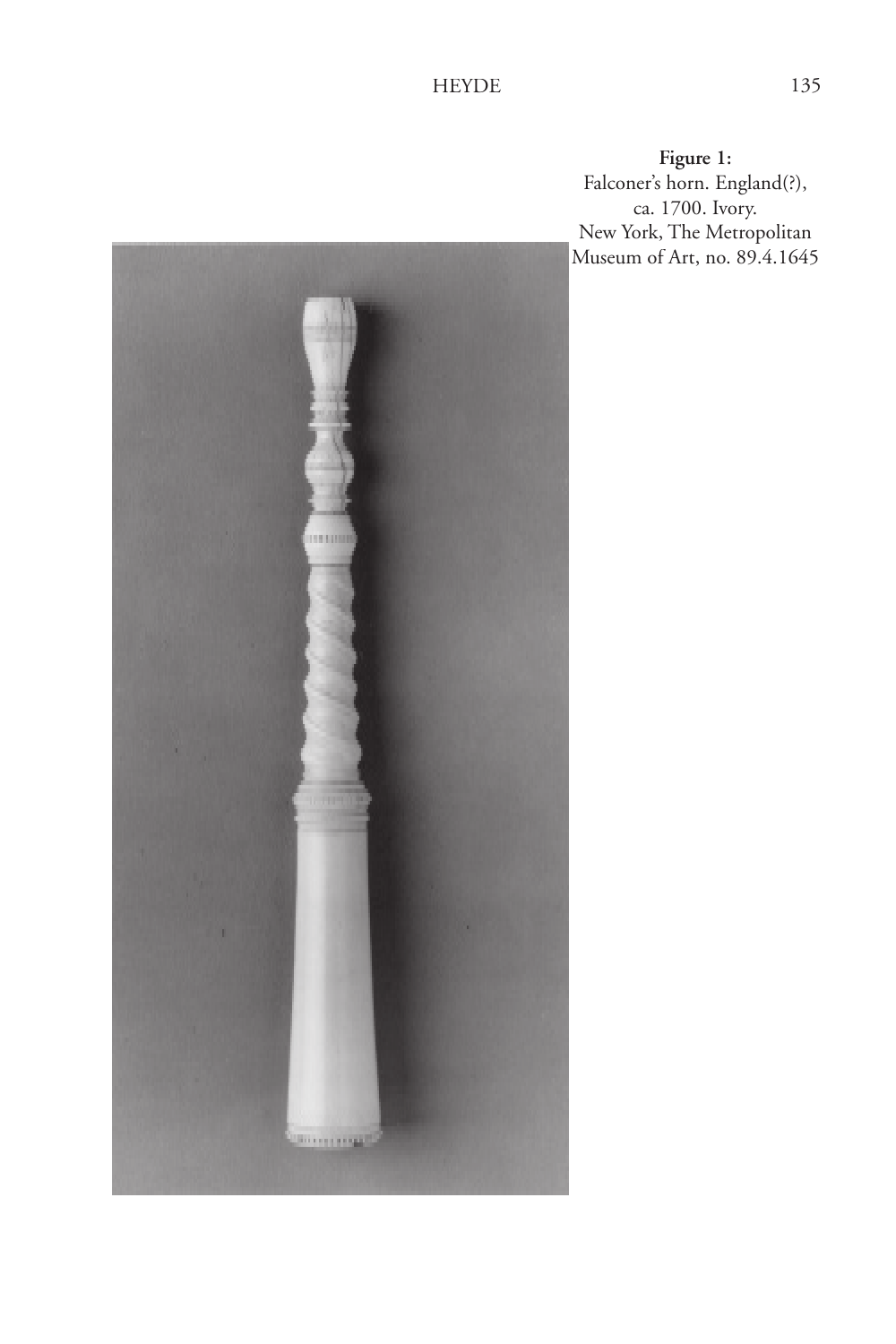

**Figure 2:** Falconer's horn. Germany(?), seventeenth century Horn, silver plated mounts, cord. New York, The Metropolitan Museum of Art, no. 89.4.1146

**Figure 3:** Small oliphant. Probably France, ca. 1700. New York, The Metropolitan Museum of Art, no. 89.4.1485

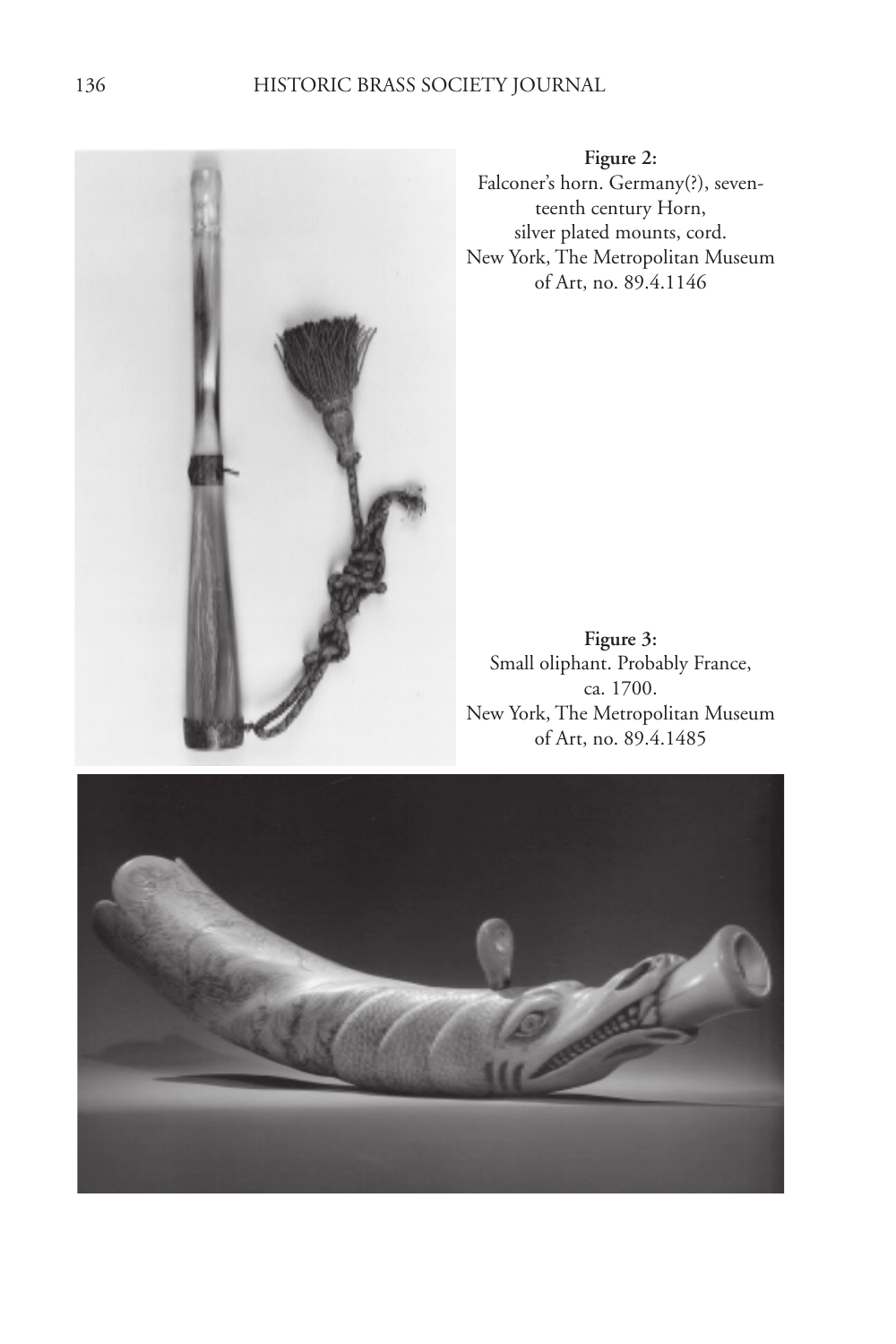



**Figure 5:** Cornetto. Germany, second half of the seventeenth century. Wood with leather cover. New York, The Metropolitan Museum of Art, no. 53.56.9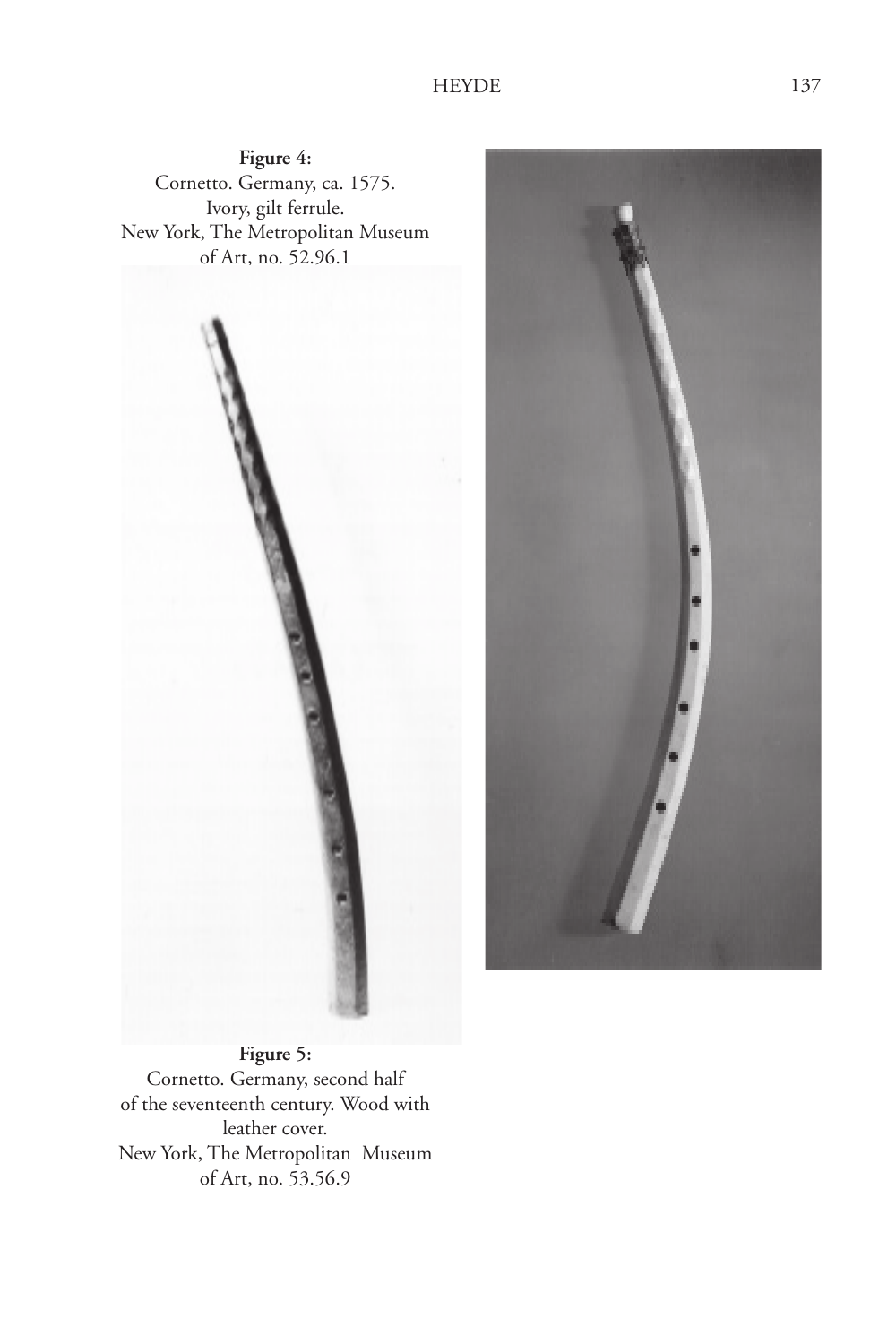

**Figure 6 [left]:** Tenor cornetto in Eb. France (?), seventeenth century Wood, brown leather cover. New York, The Metropolitan Museum of Art, no. 89.4.2090

**Figure 7 [right]:**

Tenor cornetto in Ab. France(?), seventeenth century Wood, dark leather cover. New York, The Metropolitan Museum of Art, no. 89.4.2201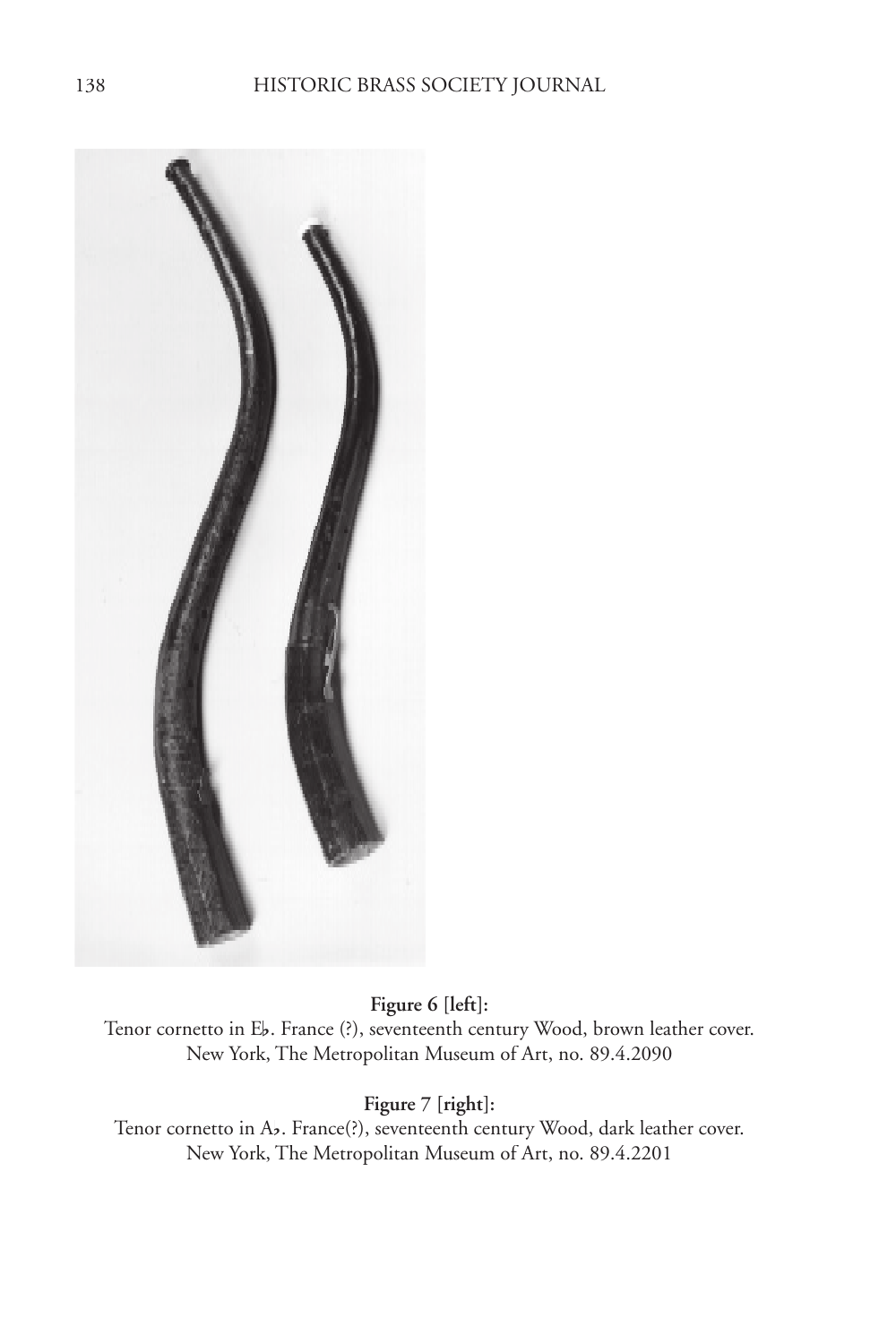

**Figure 8:** *Serpent militair,* Wilhelm Schmidt, Mainz, ca. 1810. Wood, black varnish. No keys. New York, The Metropolitan Museum of Art, no. 89.4.1630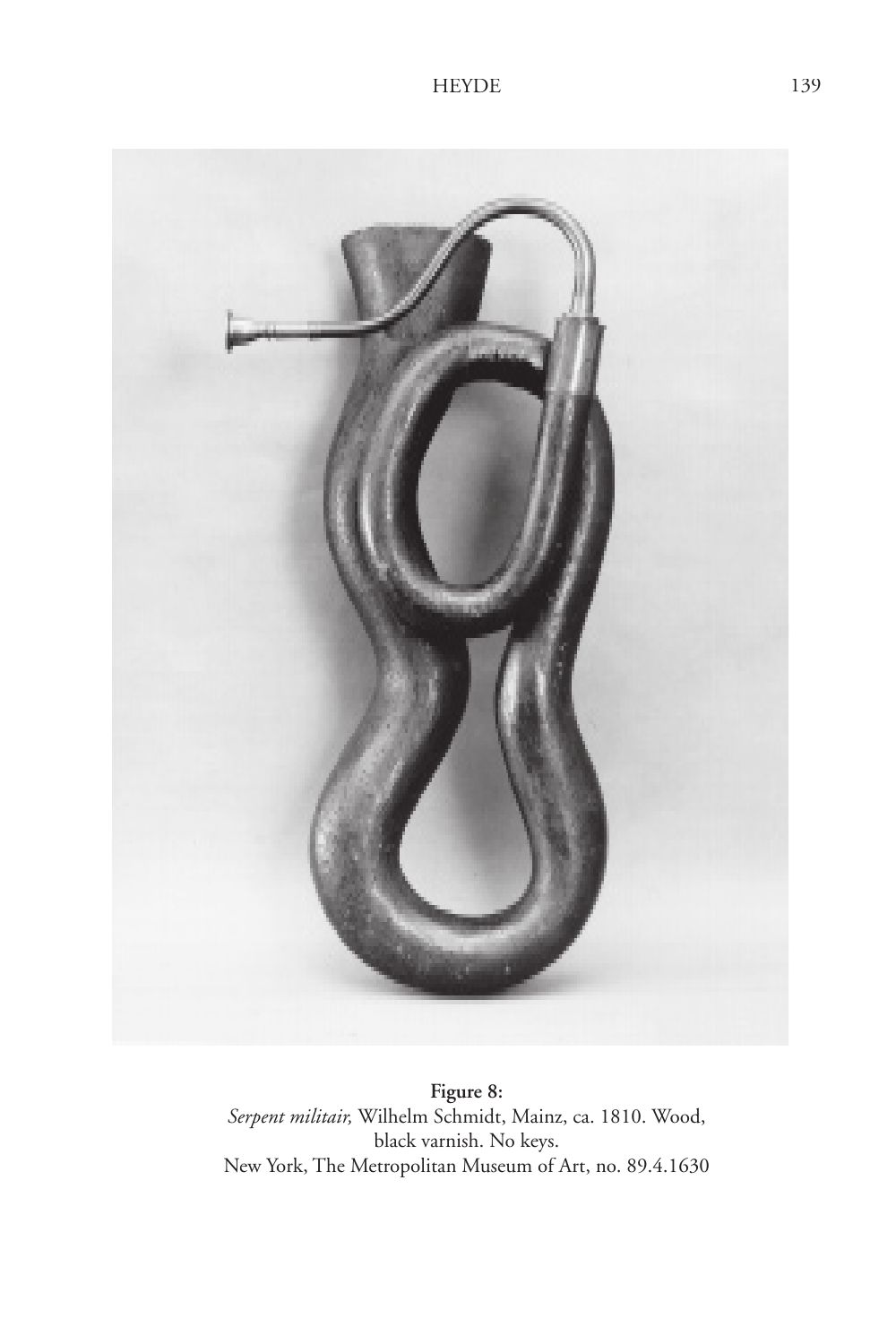## 140 HISTORIC BRASS SOCIETY JOURNAL



**Figure 9:** *Cor de chasse* (Waldhorn) (Waldhorn) in Ab (modern pitch), Jacob Schmidt, Nuremberg, ca. 1710-20. Brass. New York, The Metropolitan Museum of Art, no. 89.4.1117

**Figure 10:** *Cor de chasse,* Jacob Schmidt, Nuremberg, ca. 1710-20. Detail of Figure 9. Garland with master's sign (bird) and initials I S. New York, The Metropolitan Museum of Art, no. 89.4.1117

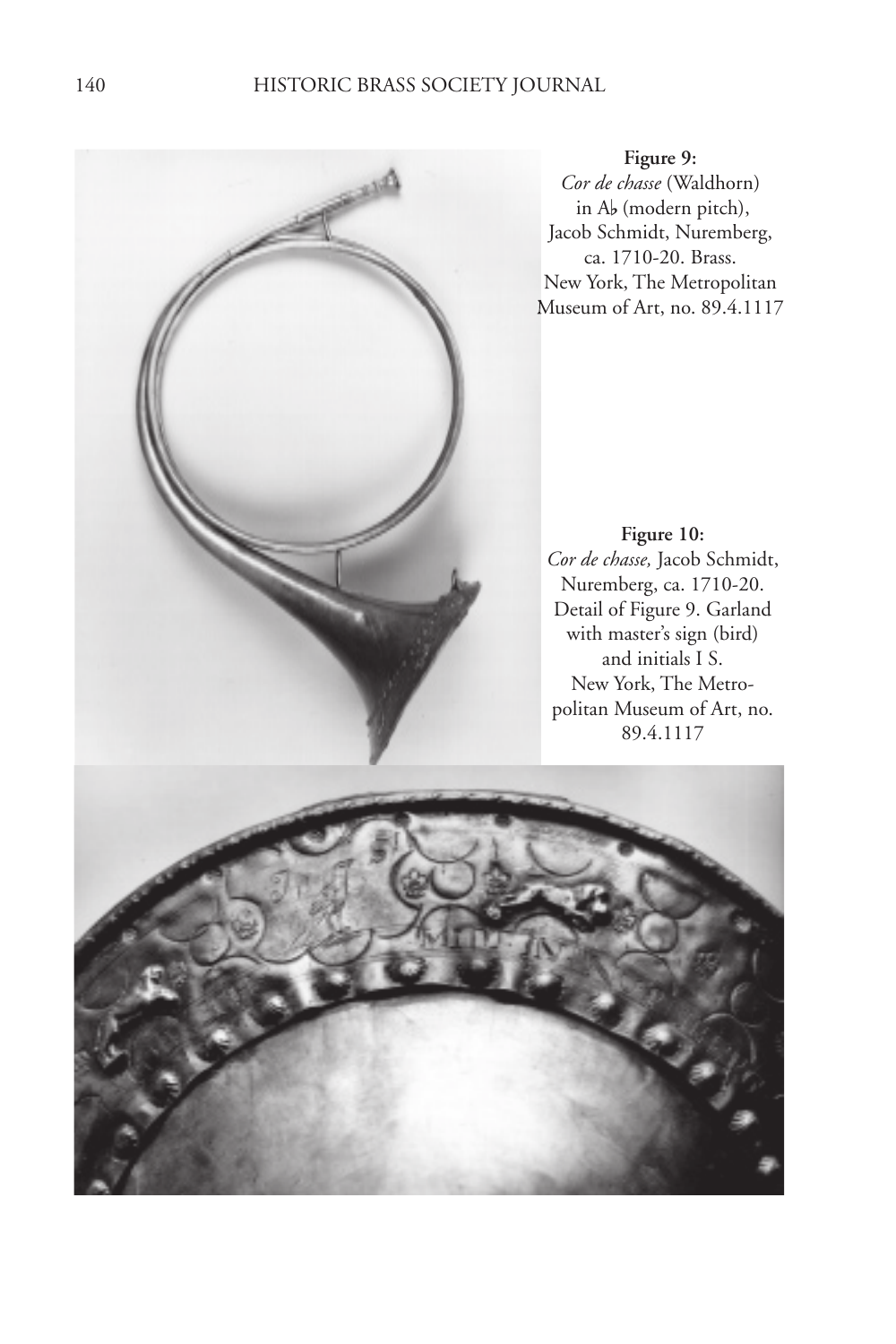

**Figure 11:** *Cor solo* in G, Halari-Antoine, Paris, ca. 1850. Brass. Set of crooks. New York, The Metropolitan Museum of Art, no. 1999.304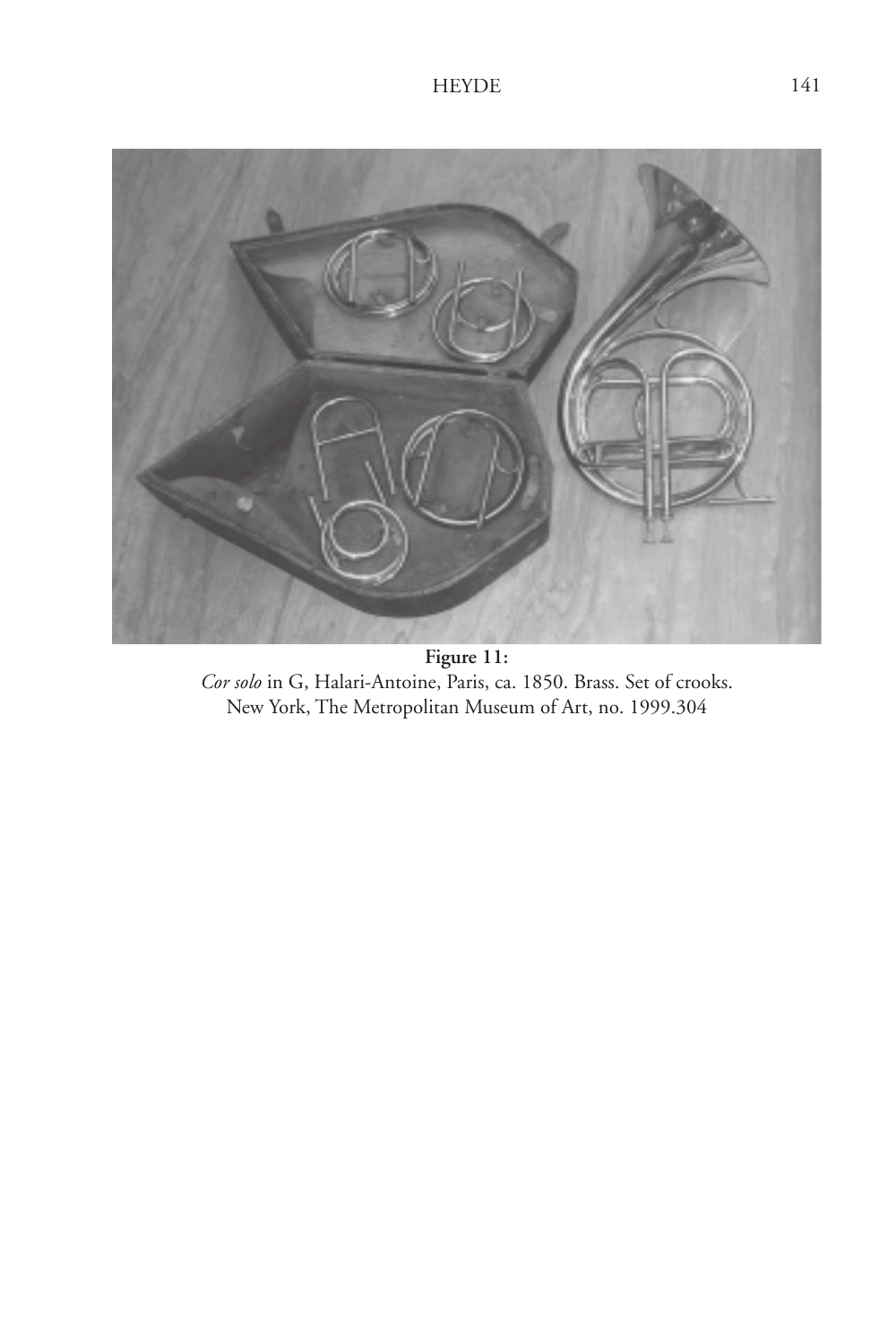

Natural trumpet in C. Anton Kerner, Vienna, 1765. Silver. New York, The Metropolitan Museum of Art, no. 54.32.2

**Figure 13:**

**Figure 12:** Natural trumpet in C. Johann Wilhelm Haas the Elder, Nuremberg, ca 1710/19. Silver. New York, The Metropolitan Museum of Art, no. 54.32.1

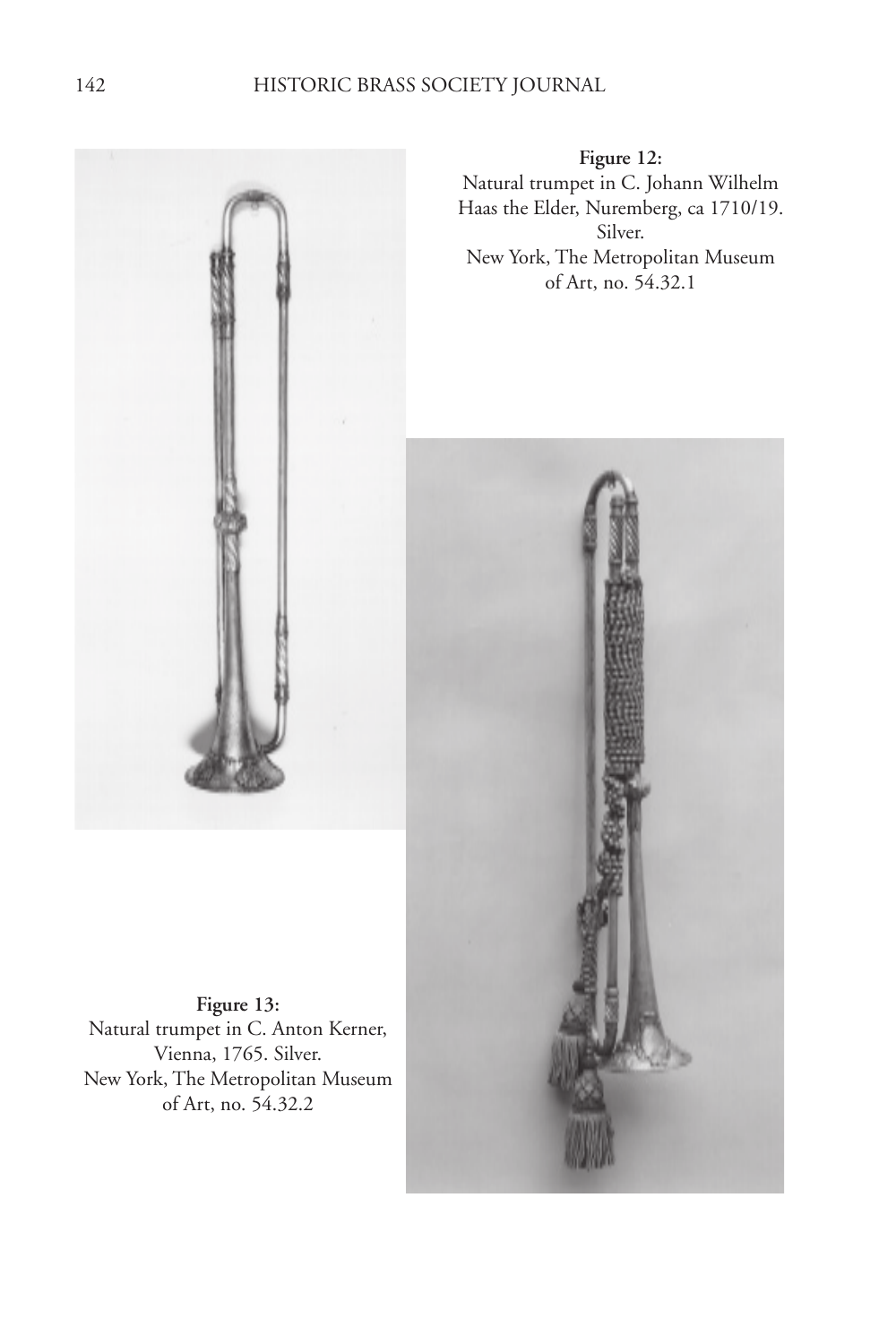**Figure 14:**

Valve trumpet in D. Michael Saurle, Munich 1829. Brass. New York, The Metropolitan Museum of Art, no. 89.4.1098

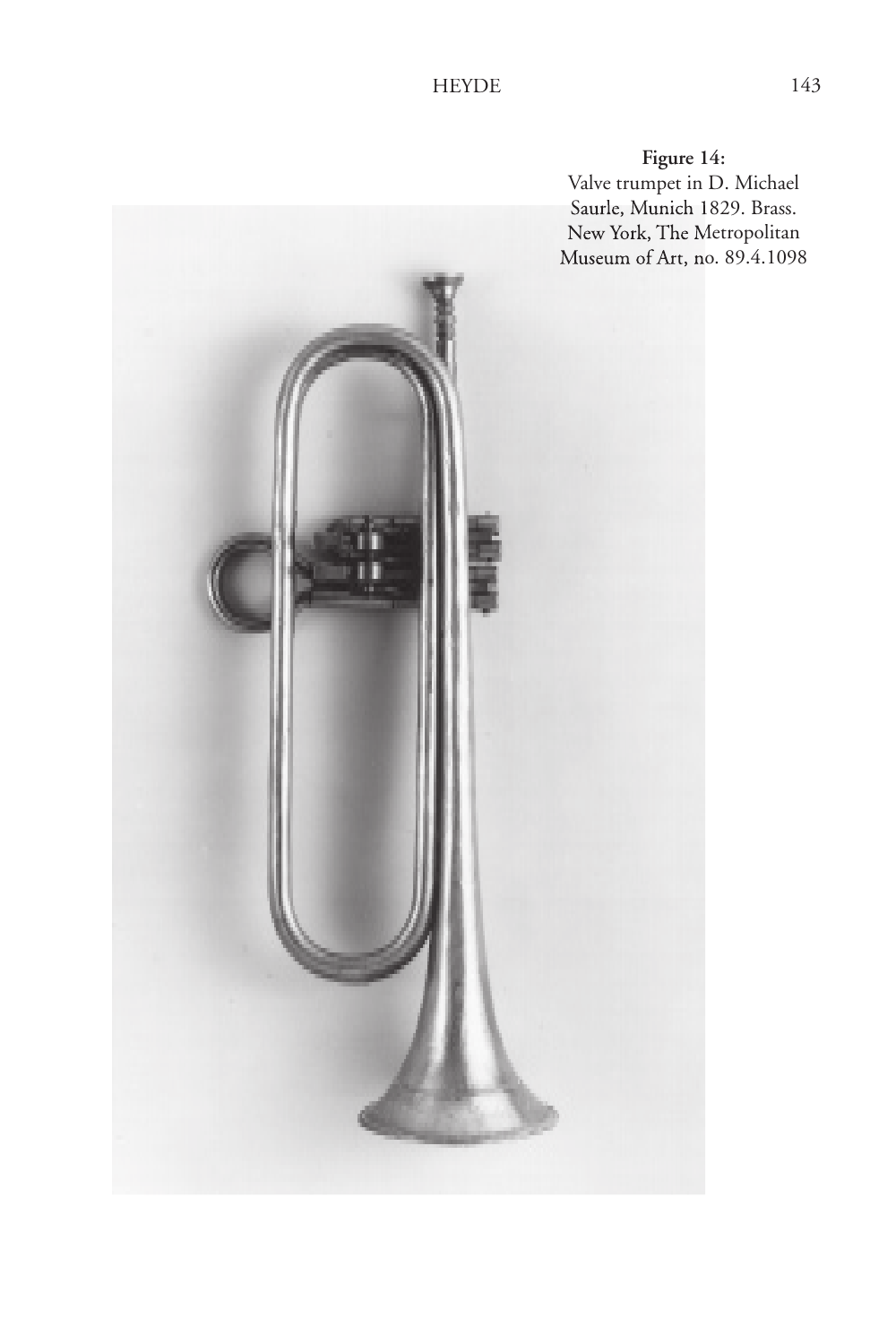

**Figure 15:** Valve trumpet in F. Johann Augustus Kohler, London, ca. 1840. Swivel valves. Brass. New York, The Metropolitan Museum of Art, no. 89.4.2532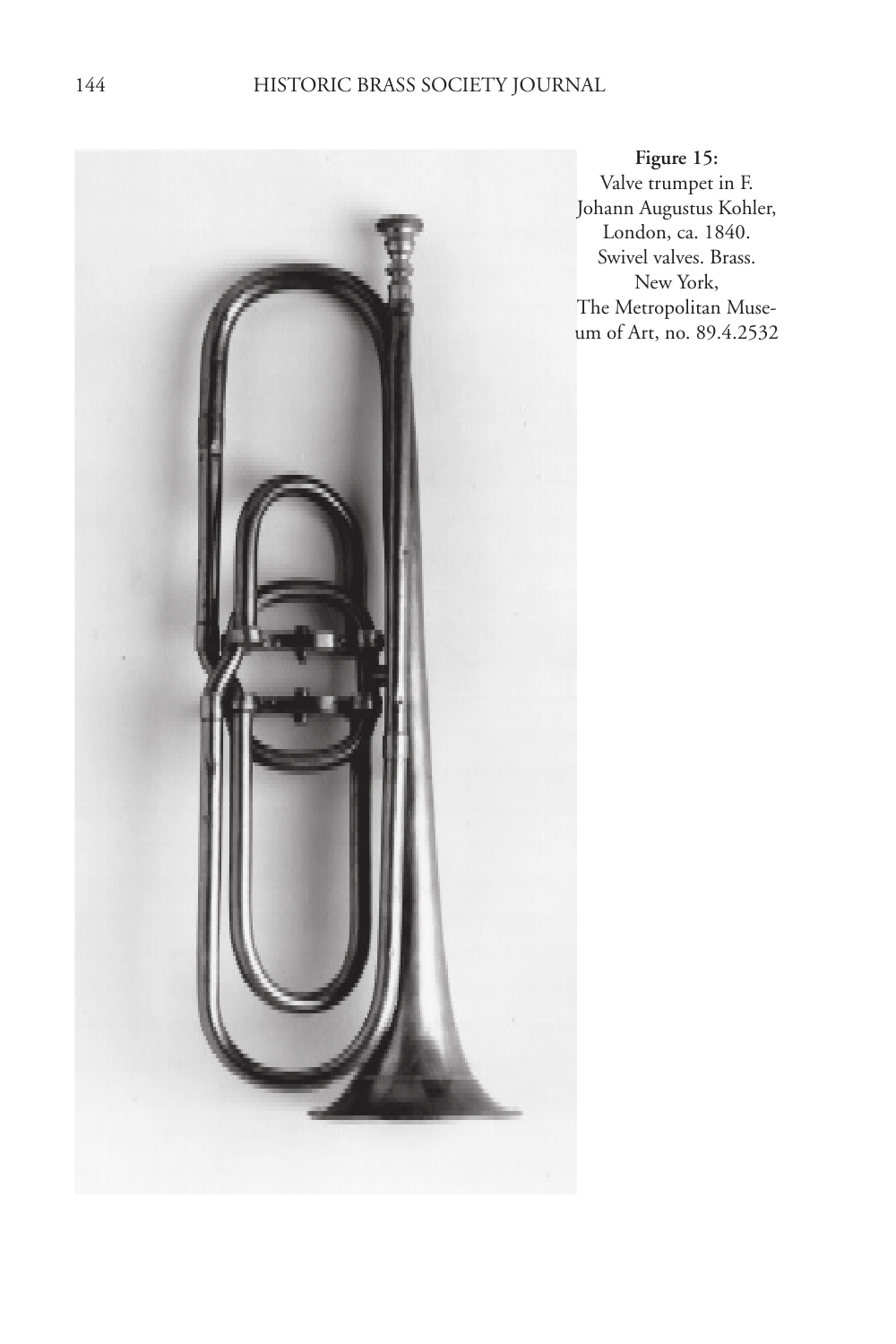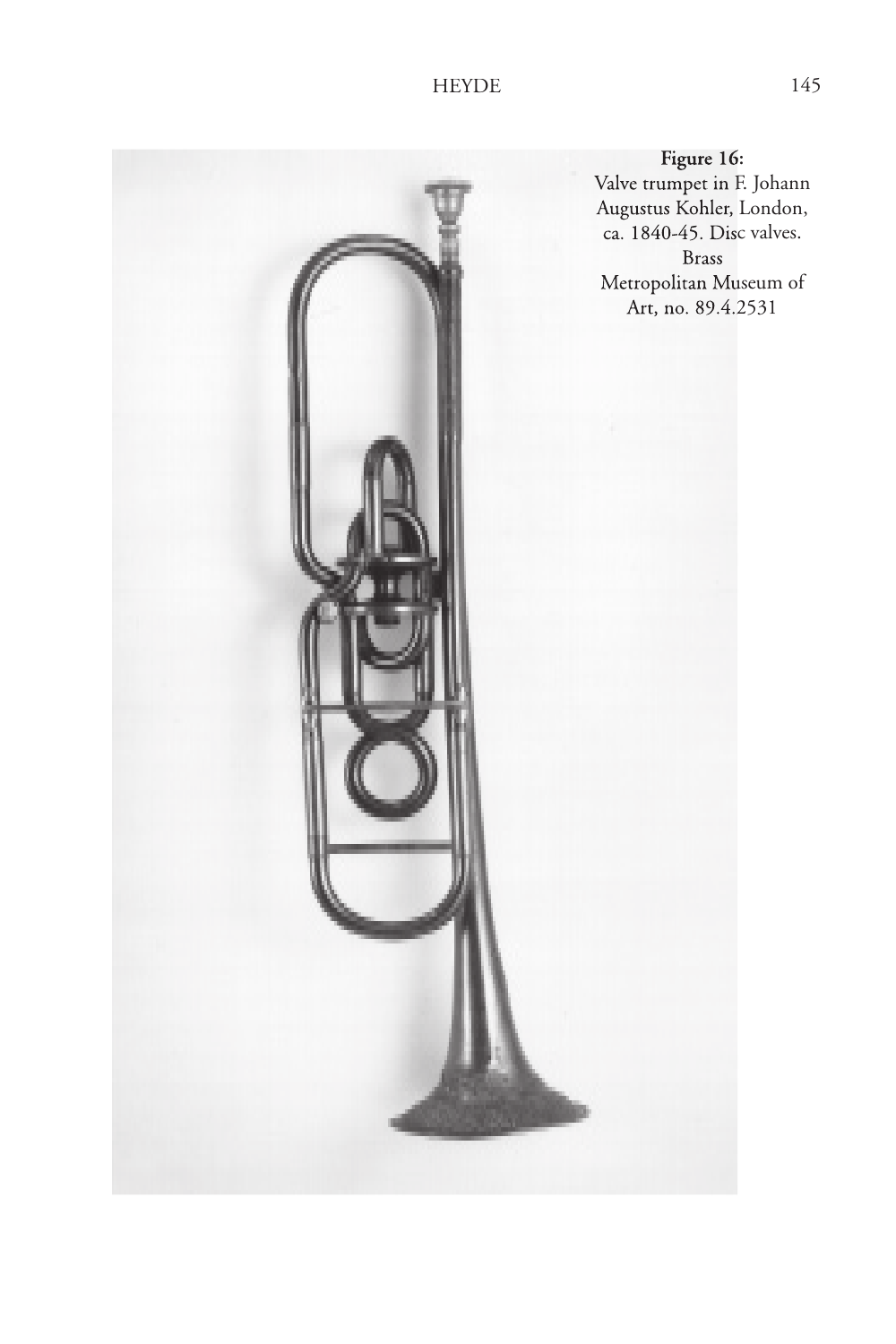

**Figure 17:** Flicorno basso in Bf. Ferdinando Roth, Milan, ca. 1860. Brass. New York, The Metropolitan Museum of Art, no. 89.4.2458